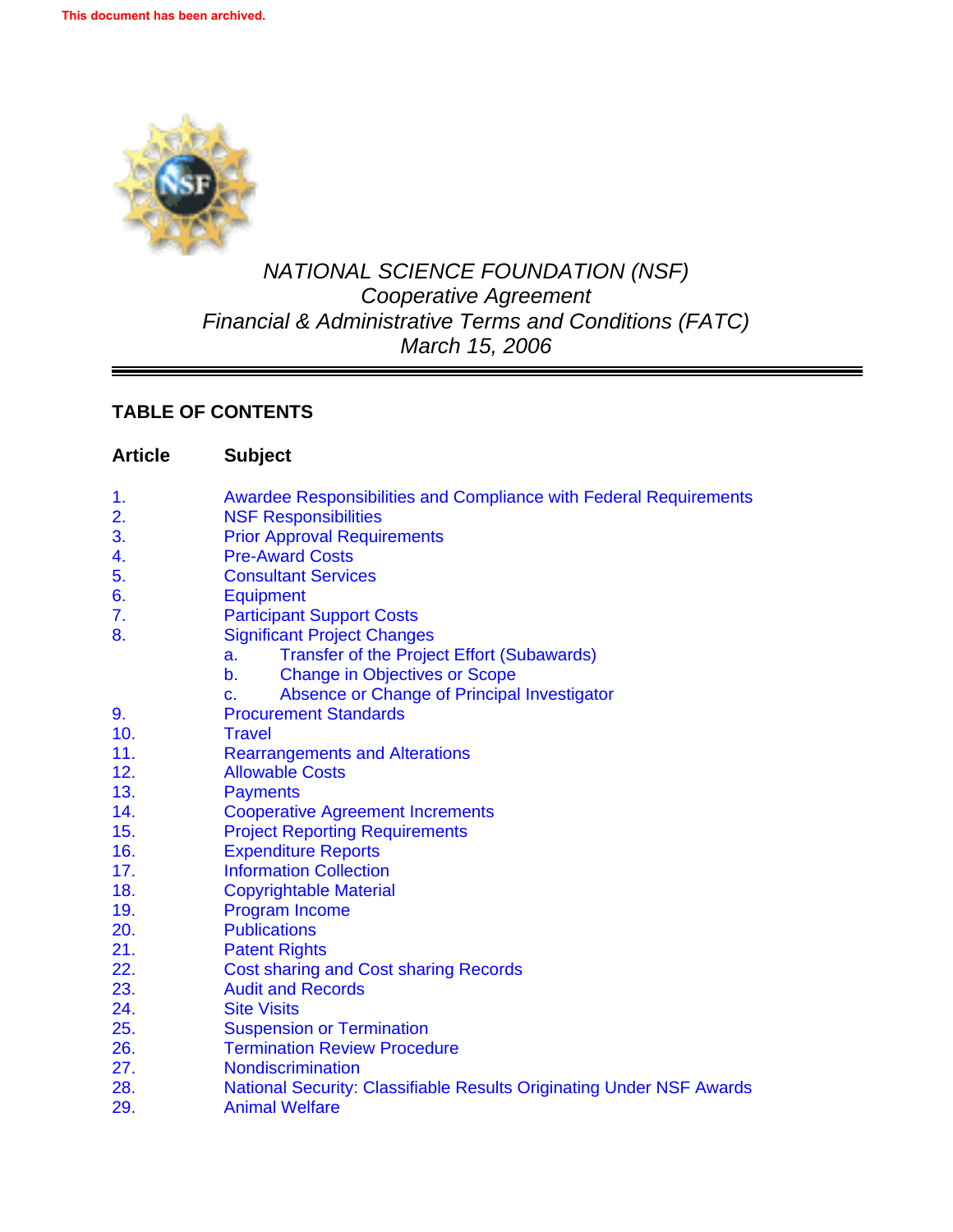- 30. [Research Involving Recombinant DNA Molecules](#page-25-0)
- 31. [Clean Air and Water](#page-25-0)
- 32. [Human Research Subjects](#page-26-0)
- 33. [Investigator Financial Disclosure Policy](#page-26-0)
- 34. [State Sales and Use Taxes](#page-26-0)
- 35. [Debarment and Suspension](#page-26-0)
- 36. [Changes—Limitation of Funds](#page-26-0)
- 37. [Resolution of Conflicting Conditions](#page-27-0)
- 38. [Resolution of Disagreements and Disputes](#page-27-0)

### **OTHER CONSIDERATIONS**

- 39. [Liability](#page-27-0)
- 40. [Sharing of Findings, Data, and Other Research Products](#page-27-0)
- 41. [Partnerships with Foreign Collaborators](#page-28-0)
- 42. [Government Permits and Activities Abroad](#page-28-0)
- 43. [Sense of the Congress on Use of Funds](#page-28-0)
- 44. [Increasing Seat Belt Use in the United States](#page-28-0)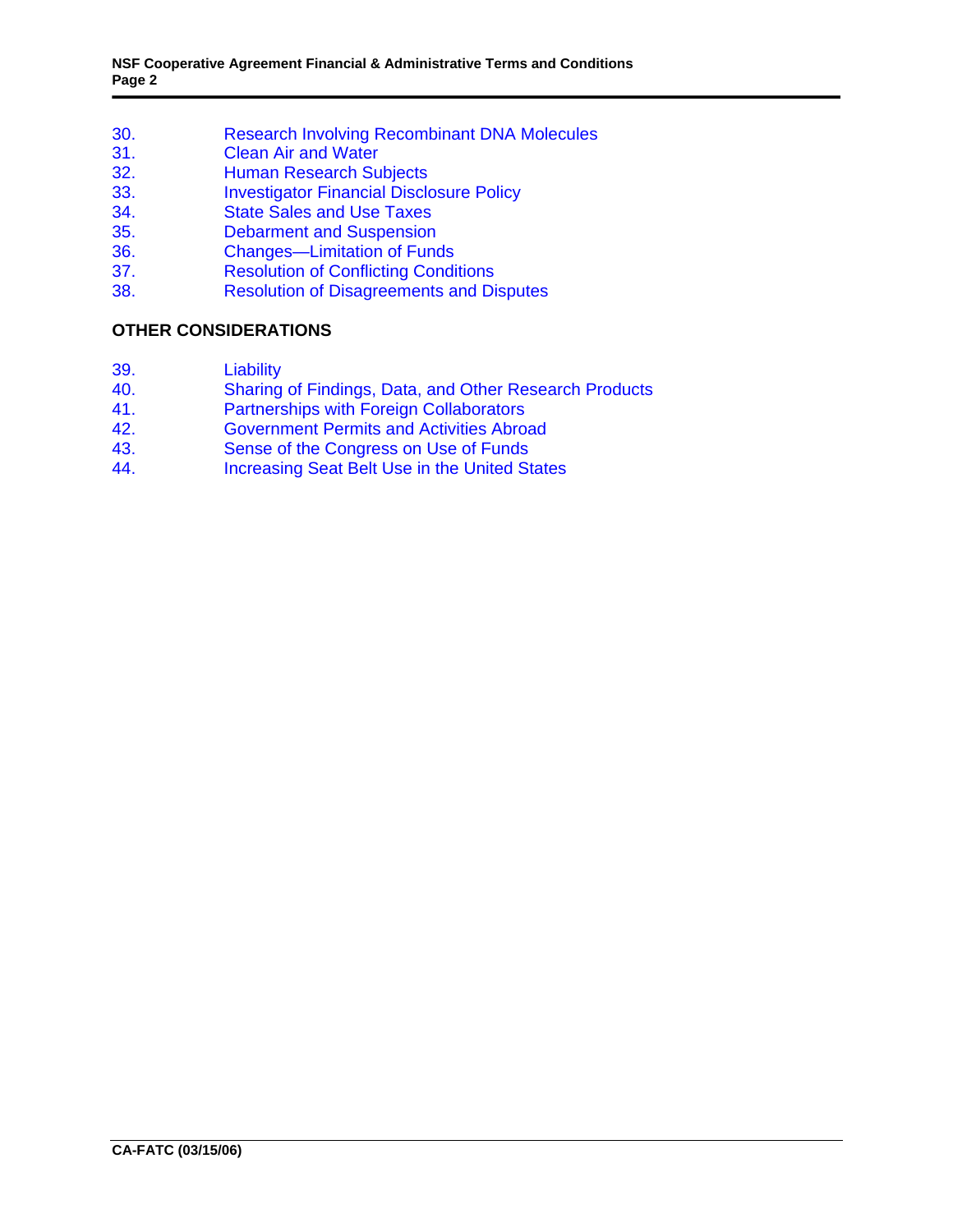### <span id="page-2-0"></span>**1. Awardee Responsibilities and Compliance with Federal Requirements**

a. The awardee has full responsibility for the conduct of the project or activity supported under this award and for adherence to the award conditions. Although the awardee is encouraged to seek the advice and opinion of NSF on special problems that may arise, such advice does not diminish the awardee's responsibility for making sound scientific and administrative judgments and should not imply that the responsibility for operating decisions has shifted to NSF. The awardee is responsible for notifying NSF about: (1) any allegation of research misconduct that it concludes has substance and requires an investigation in accordance with NSF research misconduct regulations published at [45 CFR \(Code of Federal](http://www.access.gpo.gov/nara/cfr/waisidx_04/45cfr689_04.html)  [Regulations\) §689;](http://www.access.gpo.gov/nara/cfr/waisidx_04/45cfr689_04.html) or (2) any significant problems relating to the administrative or financial aspects of the award.

b. The requirements of this award are contained in these Cooperative Agreement General Conditions unless otherwise specified in the award. Certain applicable Federal administrative standards are incorporated by reference. The applicable requirements are contained in:

 1. [2 CFR §215,](http://www.access.gpo.gov/nara/cfr/waisidx_05/2cfr215_05.html) *Uniform Administrative Requirements for Grants and Cooperative Agreements with Institutions of Higher Education, Hospitals, and Other Non-Profit Organizations.* NSF has determined that [2 CFR §215](http://www.access.gpo.gov/nara/cfr/waisidx_05/2cfr215_05.html) standards also will be applied to commercial organizations, including small businesses;

 2. [45 CFR §602](http://www.access.gpo.gov/nara/cfr/waisidx_04/45cfr602_04.html) (the Common Rule implementing OMB Circular A-102), for units of State and Local Government.

c. By acceptance of this award, the awardee agrees to comply with the applicable Federal requirements for cooperative agreements and to the prudent management of all expenditures and actions affecting the award. Documentation for each expenditure or action affecting this award must reflect appropriate organizational reviews or approvals that should be made in advance of the action. Organizational reviews are intended to help assure that expenditures are allowable, necessary and reasonable for the conduct of the project, and that the proposed action:

- 1. is consistent with award terms and conditions;
- 2. is consistent with NSF and awardee policies;
- 3. represents effective utilization of resources; and
- 4. does not constitute a significant project change (see [Article 8\)](#page-6-0).

Nothing in this article shall be construed to require administrative reviews or documentation that duplicates those already required by existing organizational systems or by applicable Federal standards, e.g., [2 CFR §215.](http://www.access.gpo.gov/nara/cfr/waisidx_05/2cfr215_05.html)

d. The awardee is responsible for ensuring that the Principal Investigator(s) or Project Director(s) receives a copy of the award conditions, including: the award, the budget, these general terms and conditions, any special terms and conditions, and any subsequent changes in the award conditions. These award conditions are made available to the awardee by NSF in electronic form at [http://www.nsf.gov/awards/managing/co-op\\_conditions.jsp?org=NSF,](http://www.nsf.gov/awards/managing/co-op_conditions.jsp?org=NSF) and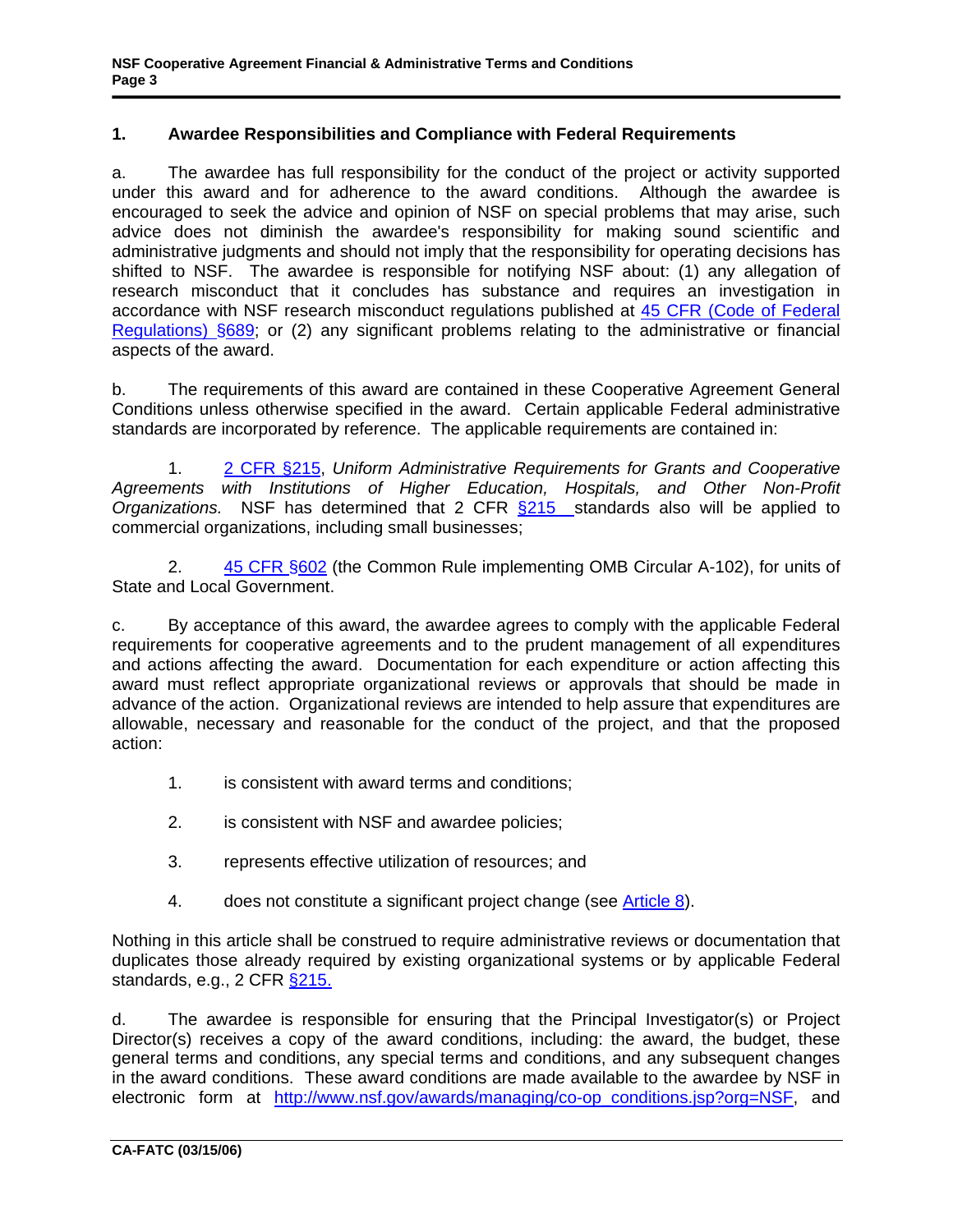<span id="page-3-1"></span><span id="page-3-0"></span>may be duplicated, copied or otherwise reproduced by the awardee as appropriate. This provision does not alter the awardee's full responsibility for conduct of the project and compliance with all award terms and conditions. Cooperative agreements are available electronically via the NSF FastLane system at <https://www.fastlane.nsf.gov/>**.** Sponsored project offices are able to view, print and/or download NSF awards for their organizations and Principal Investigators (PIs) can access their individual awards through use of the FastLane system.

# **2. NSF Responsibilities**

a. NSF has overall responsibility for NSF-funded awards, including providing award oversight for technical and programmatic, and financial and administration performance. The cognizant NSF Program Officer may participate in discussions of programmatic, technical, managerial, and/or scheduling concerns; provide guidance and/or advice, especially with regard to the integration, collaboration, and coordination with other education projects funded by NSF; will review and, where required by the Agreement, approve technical or programmatic reports and information submitted by the awardee; and may schedule desk and on-site reviews as necessary to resolve any NSF award questions or resolve follow-up audit issues.

b. The awardee will submit all requests for review and for approval and will receive all approvals electronically. Requests shall be submitted in accordance with the procedures identified in 3.c. below.

c. The NSF Program Officer will only request additional work within the scope of the award; will only issue instructions that do not constitute significant changes as defined in Article 8; and will only suggest changes that will not increase or decrease the estimated cost or time required for performance under the Cooperative Agreement.

### **3. Prior Approval Requirements**

Unless otherwise specified in the award, provisions of the applicable Federal cost principles and other Federal administrative requirements for prior agency approval apply only to the activities and expenditures specified below.

- a. Written prior approval from the NSF Grants and Agreements Officer is required for:
	- 1. Significant Project Changes
		- (a) Transfer of the project effort (see [Article 8\)](#page-6-0);
		- (b) Change in objectives or scope (see [Article 8\)](#page-6-0);
		- (c) Absence or change of PI (see [Article 8\)](#page-6-0);
		- (d) Change in the amount of cost sharing reflected on Line M of the award budget (see [Article 22](#page-19-0)); or

 2. Rearrangements/Alterations aggregating \$25,000 or over (Construction) (see [Article 11\)](#page-9-0).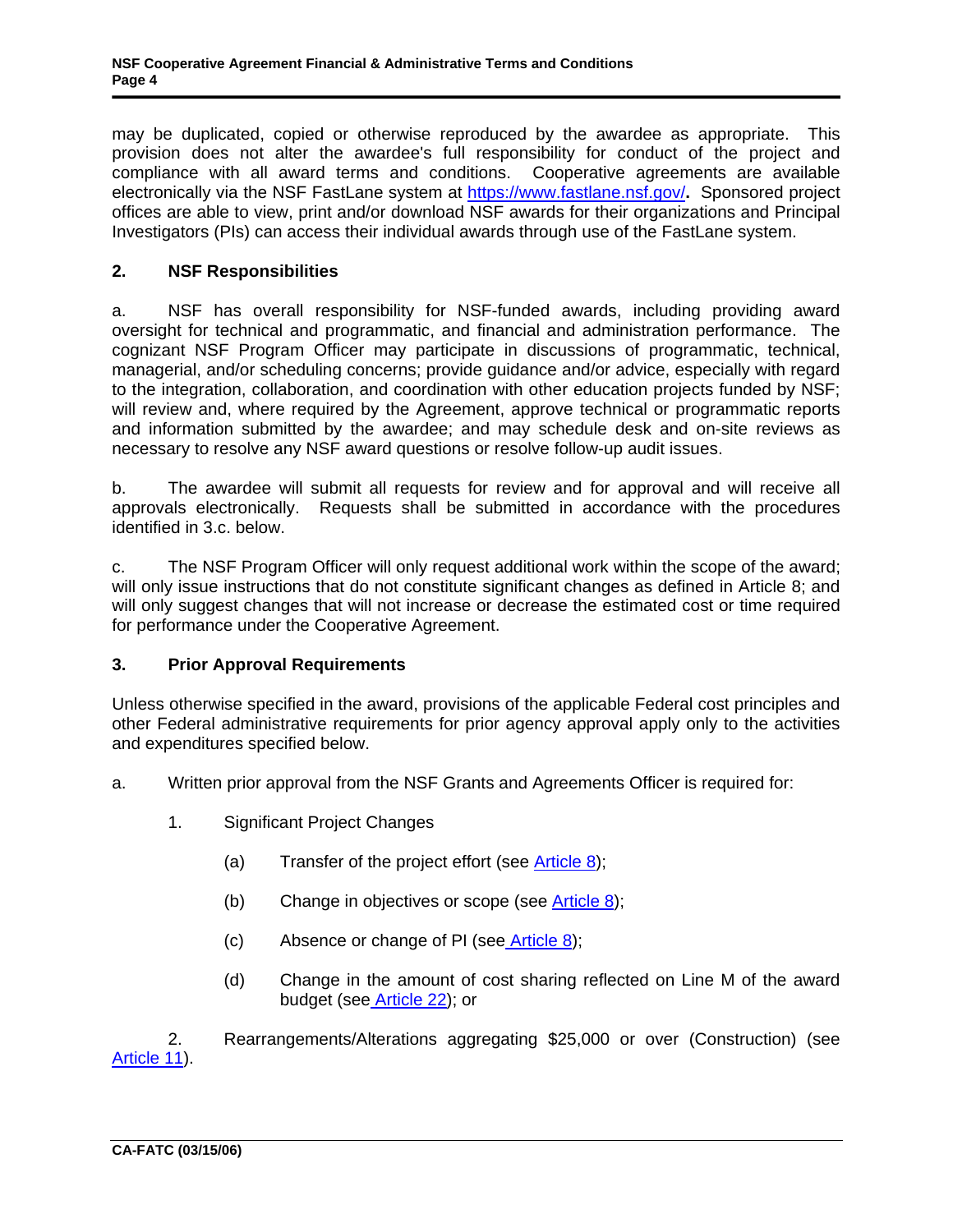<span id="page-4-0"></span>b. Written prior approval from the NSF Program Officer is required for reallocation of funds provided for participant or trainee support (see [Article 7](#page-6-0)).

c. The prior approval requirements identified above (as well as other types of award related notifications stipulated in the Grant Policy Manual ([GPM\) Exhibit III-1\)](http://www.nsf.gov/pubs/2002/nsf02151/ex3_1.pdf) must be submitted electronically to NSF through use of the NSF FastLane system at <https://www.fastlane.nsf.gov/> unless other arrangements or accommodations are made in advance with the Grants and Agreements Officer.

# **4. Pre-Award Costs**

a. Awardees may approve pre-award costs incurred within the ninety calendar day period immediately preceding the effective date of the award. Requests for approval of pre-award costs for periods greater than 90 calendar days must be submitted electronically via the NSF FastLane system. Pre-award expenditures prior to funding of an increment within a continuing award are not subject to this limitation or approval requirement, but are subject to paragraph c. below.

b. Pre-award costs must be necessary for the effective and economical conduct of the project and the costs must be otherwise allowable in accordance with [Article 12.](#page-10-0)

c. Pre-award expenditures are made at the awardee's risk. Awardee authority to approve pre-award costs does not impose an obligation on NSF: (1) in the absence of appropriations; (2) if an award is not subsequently made; or (3) if an award is made for a lesser amount than the awardee expected.

### **5. Consultant Services**

Costs of consultants, including those who are members of a particular profession or possess a special skill and who are not officers or employees of the performing organization, are allowable when reasonable in relation to the services rendered. While the Appropriation Act applicable to NSF for Fiscal Year 2006 no longer identifies a limitation on payments to consultants under NSF awards with FY 2006 appropriated funds, payments should be comparable to the normal or customary fees charged and received by the consultant for comparable services, especially on non-government contracts and grants.

Note, however, that all funds awarded prior to incorporation of these terms and conditions dated 03/15/06 are subject to the consultant rate of pay limitation until those funds are expended. Further information on the allowability of consultant services costs can be found in the GPM Section 616. Frequently Asked Questions regarding this change, as well as a listing of prior archived rates are available on the NSF Web site at: <http://www.nsf.gov/bfa/dias/policy/index.jsp>**.** 

# **6. Equipment**

a. *Title to Equipment – Universities and Other Non-profit Organizations*. Unless otherwise specified in the cooperative agreement, title to equipment purchased or fabricated with NSF award funds shall vest in the awardee upon acquisition. Such equipment is considered exempt property and shall be acquired and used in accordance with paragraph c. below.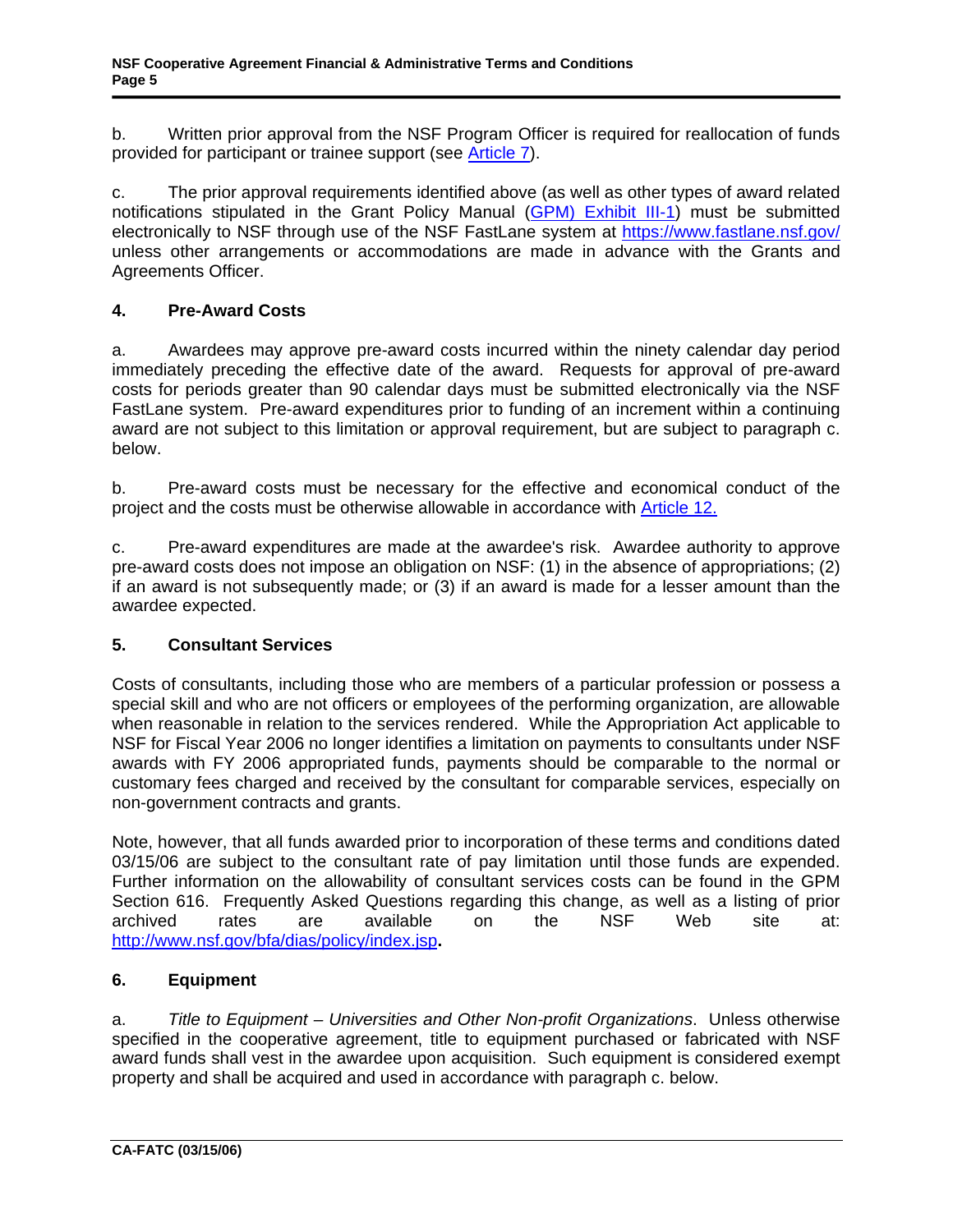# b. *Title to Equipment - Commercial Organizations.*

Unless otherwise specified in the award, title to equipment purchased or fabricated with NSF award funds by a small business or other commercial firm shall vest in the Government. Such equipment shall be acquired and used in accordance with paragraph c. below.

- c. *Conditions for Acquisition and Use of Equipment.* 
	- 1. Grantee Assurance. The grantee will assure that each purchase of equipment is:
		- (a) necessary for the research or activity supported by the grant;
		- (b) not otherwise reasonably available and accessible;
		- (c) of the type normally charged as a direct cost to sponsored agreements; and
		- (d) acquired in accordance with organizational practice.

2. General Purpose Equipment. Expenditures for general purpose equipment (see [GPM Section 612.2c\)](http://www.nsf.gov/pubs/2002/nsf02151/gpm6.jsp#612.2) are unallowable unless the equipment is primarily or exclusively used in the actual conduct of the research.

 3. Equipment Usage. The equipment will remain in use for the specific project for which it was obtained in accordance with [2 CFR](http://www.access.gpo.gov/nara/cfr/waisidx_05/2cfr215_05.html)  $\S215.34(c)$ , unless the provision in 2 CFR [§215.34\(e\)](http://www.access.gpo.gov/nara/cfr/waisidx_05/2cfr215_05.html) applies.

 4. Equipment Sharing. The equipment must be shared on other projects or programs in accordance with [2 CFR §215.34\(d\)](http://www.access.gpo.gov/nara/cfr/waisidx_05/2cfr215_05.html).

 5. Property Management Standards. The grantee shall maintain a property management system that, at a minimum, meets the requirements of [2 CFR §215.34\(f\).](http://www.access.gpo.gov/nara/cfr/waisidx_05/2cfr215_05.html) Because of increasing threats to information technology systems, the grantee is reminded that, under 2 CFR sections 215.34.(f). (4) and (5), "[a] control system shall be in effect to insure adequate safeguards to prevent loss, damage, or theft of the equipment" and "[a]dequate maintenance procedures shall be implemented to keep the equipment in good condition." This requirement imposes on the grantee a duty to adequately maintain and to insure adequate safeguards against the loss, damage, or theft of information technology equipment and systems purchased with NSF funds.

6. Inventory Requirements.

(a) In accordance with the requirements of 2 CFR  $\S 215.33(a)(1)$ , for all equipment exceeding \$5,000, the grantee must submit an annual inventory listing of governmentowned property to the NSF Property Administrator, Division of Administrative Services (DAS). The listing should include all government-owned equipment purchased under the award or acquired by screening excess through the General Services Administration (GSA); and include the type of equipment, serial number, acquisition price, acquisition date and condition of the equipment. The inventory listing and a copy of the organization's audited financial statement should be submitted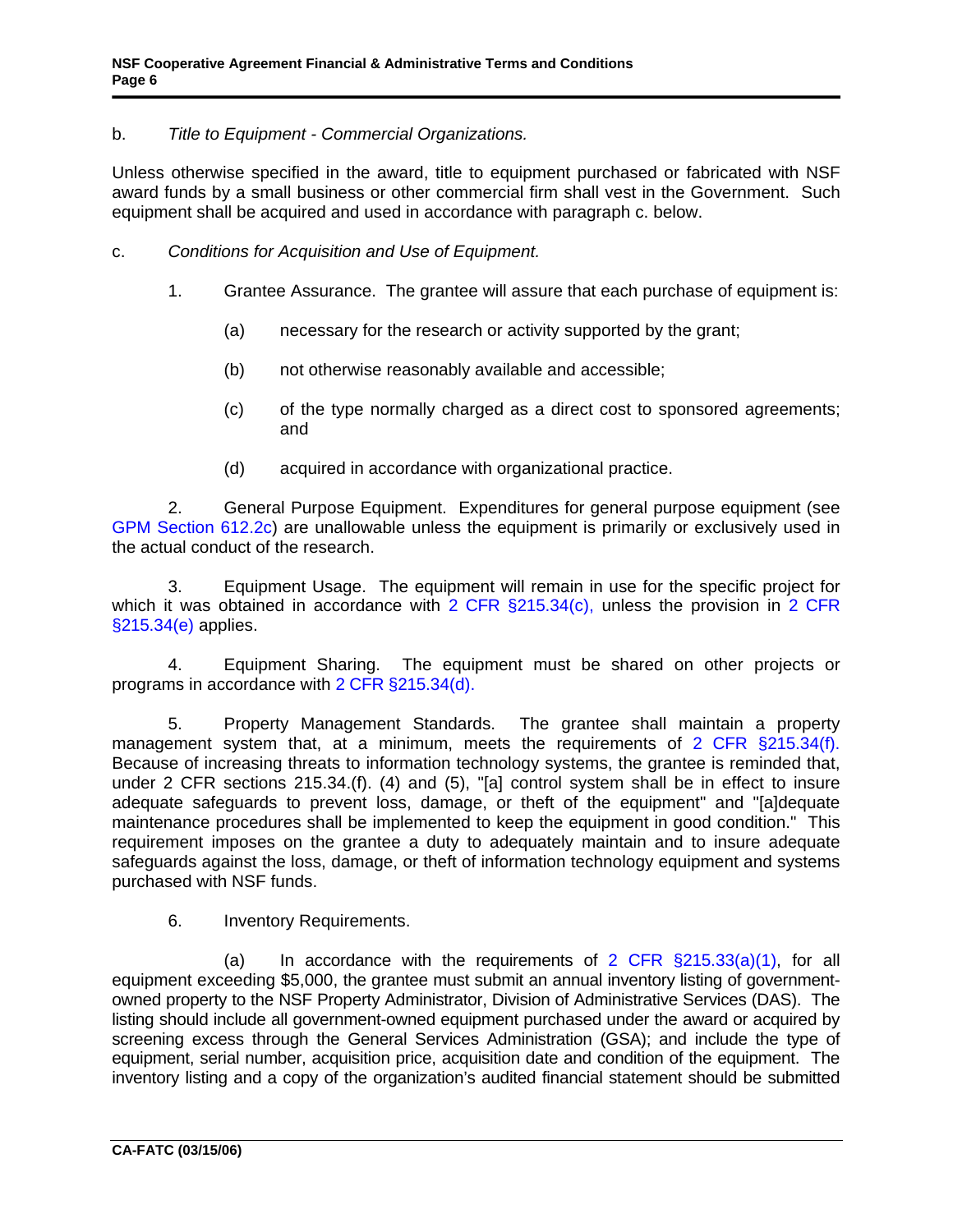<span id="page-6-0"></span>electronically to [fsrpts@nsf.gov](mailto:fsrpts@nsf.gov) and must be received by DAS no later than September 1 each year. If financial statements are not available electronically, a paper copy should be submitted to:

National Science Foundation Division of Administrative Services Attention: NSF Property Administration 4201 Wilson Boulevard, Room 295 Arlington, VA 22230

(b) A physical inventory of Government-owned equipment shall be conducted every two years pursuant to [2 CFR §215.34\(f\).](http://www.access.gpo.gov/nara/cfr/waisidx_05/2cfr215_05.html) Upon expiration of the award, the grantee shall report the property to the DAS Property Administrator for further agency utilization.

7. Competition. The grantee shall not use equipment acquired with Federal funds to provide services to non-Federal outside organizations for a fee that is less than private companies charge for equivalent services, unless specifically authorized by statute in accordance with [2 CFR §215.34\(b\).](http://www.access.gpo.gov/nara/cfr/waisidx_05/2cfr215_05.html)

8. Right to Transfer Title.

 (a) NSF may identify items of equipment having an acquisition cost of \$5,000 or more where NSF reserves the right to transfer the title to the Federal Government or a third party named by the Federal Government at any time during the grant period.

(b) In cases where NSF elects to transfer the title, disposition instructions will be issued no later than 120 calendar days after the expiration date of the NSF-supported project for which it was acquired.

### **7. Participant Support Costs**

a. Participant support costs are direct costs for items such as stipends or subsistence allowances, travel allowances and registration fees paid to or on behalf of participants or trainees (but not employees) in connection with meetings, conferences, symposia or training projects. (See also [GPM Section 618.\)](http://www.nsf.gov/pubs/2002/nsf02151/gpm6.jsp#618) Awardee organizations must account for participant support costs separately. Note: No indirect costs may be charged against participant support costs (See [GPM Section 633.2\)](http://www.nsf.gov/pubs/2002/nsf02151/gpm6.jsp#633.2).

b. Funds provided for participant support may not be used by awardees for other categories of expense without the specific prior written approval of the cognizant NSF Program Officer. Such requests must be submitted electronically via the NSF FastLane system.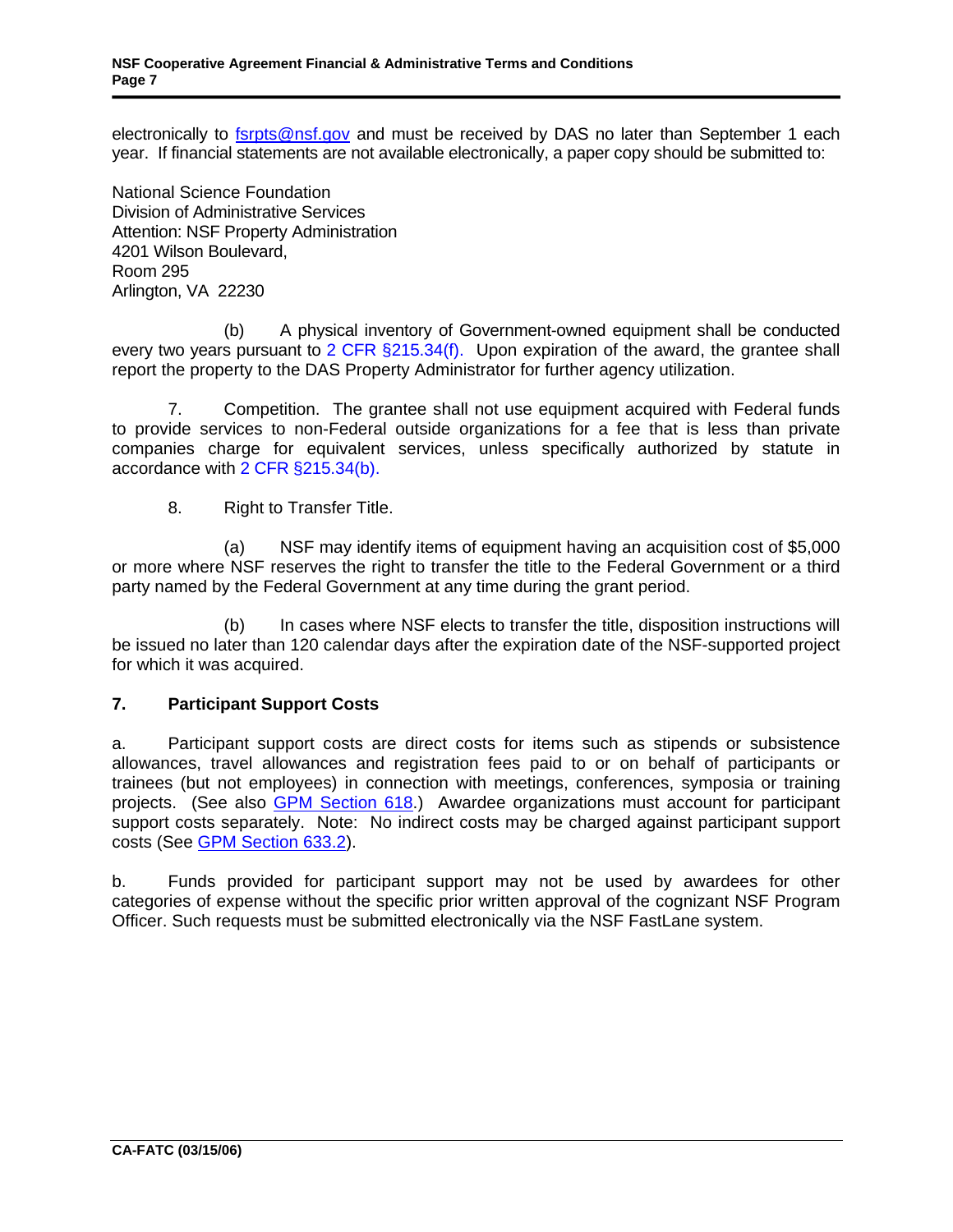# <span id="page-7-0"></span>**8. Significant Project Changes**

The awardee is required to obtain prior written approval from the NSF Grants and Agreements Officer whenever there are significant changes in the project or its direction as stipulated below.

### a. *Transfer of the Project Effort.*

1. NSF authorization to contract or otherwise transfer a significant part of the research or substantive effort to another organization that has been disclosed in the proposal is not needed unless approval has been specifically withheld in the award. (See [GPM Section](http://www.nsf.gov/pubs/2002/nsf02151/gpm3.jsp#313)  [313.](http://www.nsf.gov/pubs/2002/nsf02151/gpm3.jsp#313))

 2. If it becomes necessary to transfer, by contract or other means, a significant part of the research or substantive effort after an award has been made, notification of this intent should be submitted to NSF electronically via the NSF FastLane system and electronically signed by an Authorized Organizational Representative (AOR). At a minimum, the request shall include a clear description of the work to be performed and the basis for selection of the subawardee (except for collaborative/joint arrangements; see [GPM Section 313](http://www.nsf.gov/pubs/2002/nsf02151/gpm3.jsp#313) for a definition.) NSF approval of such changes will be by an amendment to the award signed by the NSF Grants and Agreements Officer.

3. The awardee remains responsible for maintaining the necessary documentation on all subawards and making it available to NSF upon request. The awardee shall include subaward activities in the annual progress and final project reports that are submitted to NSF.

4. Awardees shall ensure that the following articles, if applicable, flow down to all subawardees, or are appropriately addressed in the subaward instrument: Articles 5, 7, 9, 10, 11, 12, 17, 18, 19, 20, 21, 22, 23, 24, 27, 28, 29, 30, 31, 32, 34, 35, 39, 40, 41, 42, 43, and 44. If the awardee issues subawards exceeding \$2,000 for construction, alteration or repair that are within the scope of the Acts found in [2 CFR §215 Appendix A, "](http://www.access.gpo.gov/nara/cfr/waisidx_05/2cfr215_05.html)*Contract Provisions*," the appropriate clauses applicable to construction activities also will be included in applicable subawards.

b. *Change in Objectives or Scope.* A proposed change in the phenomenon or phenomena under study or the objectives of the project stated in the proposal or agreed modifications thereto should be communicated to NSF via use of the FastLane notification and request module [https://www.fastlane.nsf.gov/.](https://www.fastlane.nsf.gov/) NSF approval of such changes will be by an amendment to the award signed by the NSF Grants and Agreements Officer.

c. *Absence or Change of Principal Investigator.* If a named Principal Investigator or Project Director plans to or becomes aware that he or she will: (1) devote substantially less effort to the work than anticipated in the approved proposal (defined as a reduction of 25% or more in time); (2) sever his or her connection with the awardee organization; or (3) be absent for a continuous period of three months or more, or otherwise relinquish active direction of the project, he or she shall advise both the NSF Program Officer and awardee's Authorized Organizational Representative via use of the NSF FastLane Notification and Request module. Action appropriate to the situation will be initiated in accordance with the guidelines described in [GPM](#page-21-0)  [Section 312](http://www.nsf.gov/pubs/2002/nsf02151/gpm3.jsp#312).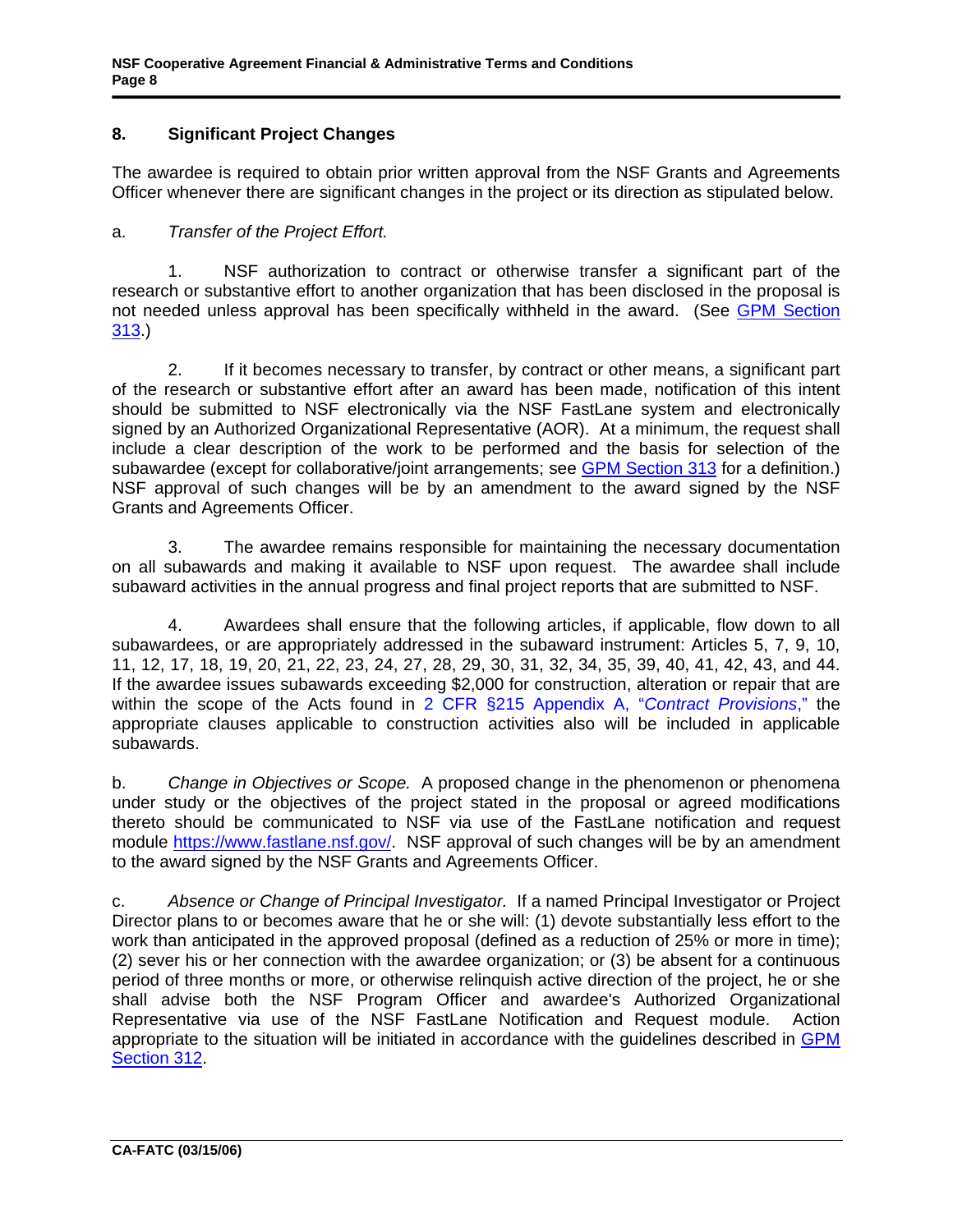### **9. Procurement Standards**

Whether or not approval of a procurement is required under Article 9.a., where appropriate, the awardee (including commercial organizations) is responsible for compliance with the procurement standards identified in [2 CFR 215 §§.40 through .48.](http://www.access.gpo.gov/nara/cfr/waisidx_05/2cfr215_05.html) The awardee also is responsible for ensuring that the appropriate NSF conditions from this award (including [Article](#page-21-1) [23,](#page-21-1) Audit and Records) are made a part of any contract or other arrangement whose award amount exceeds the simplified acquisition threshold (currently \$100,000).

#### **10. Travel**

### a. *Allowability of Travel Expenses.*

1. Expenses for transportation, lodging, subsistence and related items incurred by project personnel and by outside consultants employed on the project (see GPM Section 614) who are in travel status on business related to an NSF-supported project are allowable as prescribed in the governing cost principles. The requirements for prior approval detailed in the governing cost principles are waived.

2. Except as provided in the governing cost principles, the difference between economy airfare and a higher-class airfare is unallowable. A train, bus or other surface carrier may be used in lieu of or as a supplement to air travel at the lowest first-class rate by the transportation facility used. However, if such travel could have been performed by air, the allowance will not normally exceed that for jet economy airfare.

*b. Travel Support for Dependents of Key Project Personnel.* Travel support for dependents of key project personnel is allowable only under the following conditions:

1. the individual is a key person who is essential to the project on a full-time basis;

 2. the individual's residence away from home and in a foreign country is for a continuous period of six months or more and is essential to the effective performance of the project; and

 3. the dependents' travel allowance is consistent with the policies of the organization administering the award.

### c. *Use of U.S.-Flag Air Carriers.*

 1. The General Services Administration issued an amendment to the Federal Travel Regulations in the November 13, 1998 edition of the [Federal Register Vol. 63, No. 219.](http://www.access.gpo.gov/su_docs/fedreg/a981113c.html) The amendment relates to the use of U.S. flag air carriers under the provisions of 49 U.S.C. (United States Code) 40118, which is commonly referred to as the Fly America Act.

2. Any air transportation to, from, between, or within a country other than the U.S. of persons or property, the expense of which will be assisted by NSF funding, must be performed by or under a code-sharing arrangement with a U.S.-flag air carrier if service provided by such a carrier is available (see Comptroller General Decision B-240956, dated September 25, 1991). Tickets (or documentation for electronic tickets) must identify the U.S. flag air carrier's designator code and flight number.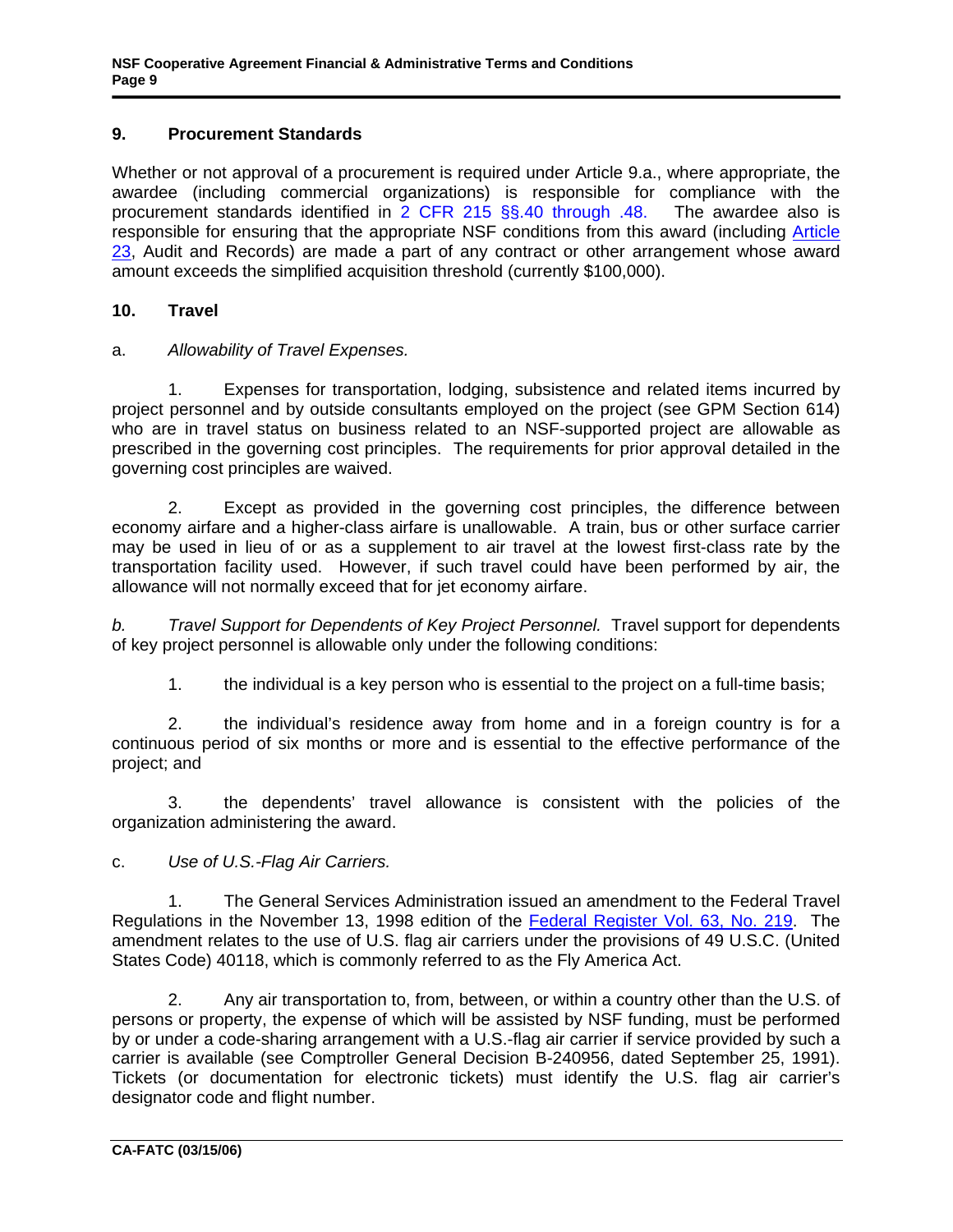<span id="page-9-0"></span> 3. For the purposes of this requirement, U.S.-flag air carrier service is considered available even though:

 (a) comparable or a different kind of service can be provided at less cost by a foreign-flag air carrier;

(b) foreign-flag air carrier service is preferred by, or is more convenient for, NSF or traveler; or

(c) service by a foreign-flag air carrier can be paid for in excess foreign currency.

 4. The following rules apply unless their application would result in the first or last leg of travel from or to the U.S. being performed by a foreign-flag air carrier:

 (a) a U.S.-flag air carrier shall be used to destination or, in the absence of direct or through service, to the farthest interchange point on a usually traveled route.

 (b) if a U.S.-flag air carrier does not serve an origin or interchange point, a foreign-flag air carrier shall be used only to the nearest interchange point on a usually traveled route to connect with a U.S. flag air carrier.

a U.S.-flag air carrier involuntarily reroutes the traveler via a foreign-flag air carrier, the foreign-flag air carrier may be used notwithstanding the availability of alternative U.S.-flag air carrier service.

d. *Use of Foreign-Flag Air Carriers.*

1. Travel To and From the U.S.

Use of a foreign-flag air carrier is permissible if the airport abroad is:

 (a) the traveler's origin or destination airport, and use of U.S.-flag air carrier service would extend the time in a travel status by at least 24 hours more than travel by a foreign-flag air carrier; or

 (b) an interchange point, and use of U.S.-flag air carrier service would increase the number of aircraft changes the traveler must make outside of the U.S. by 2 or more, would require the traveler to wait four hours or more to make connections at that point, or would extend the time in a travel status by at least six hours more than travel by a foreign-flag air carrier.

2. Travel Between Points Outside the U.S.

Use of a foreign-flag air carrier is permissible if:

 (a) travel by a foreign-flag air carrier would eliminate two or more aircraft changes en route;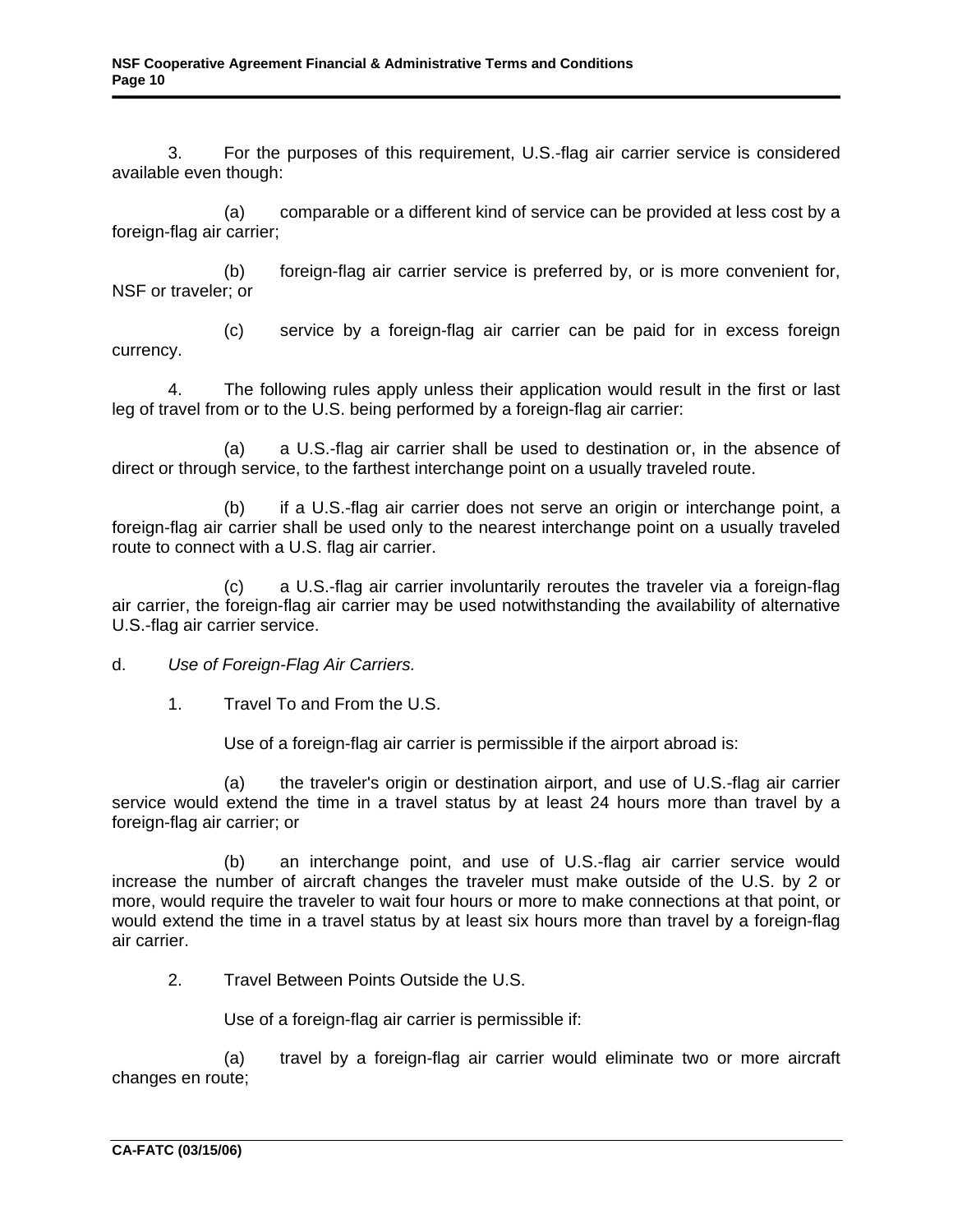<span id="page-10-1"></span><span id="page-10-0"></span> (b) travel by a U.S.-flag air carrier would require a connecting time of four hours or more at an overseas interchange point; or

 (c) the travel is not part of the trip to or from the U.S., and use of a U.S.-flag air carrier would extend the time in a travel status by at least six hours more than travel by a foreign-flag air carrier.

 3. Short Distance Travel. For all short distance travel, regardless of origin and destination, use of a foreign-flag air carrier is permissible if the elapsed travel time on a scheduled flight from origin to destination airport by a foreign-flag air carrier is three hours or less and service by a U.S.-flag air carrier would double the travel time.

# **11. Rearrangements and Alterations**

a. Rearrangement and alteration costs that do not constitute construction (i.e., rearrangements and alterations aggregating less than \$25,000) to adapt space or utilities within a completed structure to accomplish the objectives of the award, are allowable and approved, provided the:

1. building has a usable life consistent with project purposes and is architecturally suitable for conversion;

2. rearrangements and alterations are essential to the project; and

3. space involved will be occupied by the project.

b. Rearrangements and alterations (construction) aggregating \$25,000 or over require the prior written approval of the NSF Grants and Agreements Officer.

### **12. Allowable Costs**

a. The allowability of costs and cost allocation methods for work performed under this award, up to the amount specified in the award, shall be determined in accordance with the applicable Federal cost principles in effect on the effective date of the award and the terms of the award.

b. The Federal cost principles applicable to specific types of awardees are contained in:

1. [OMB Circular A-21](http://www.whitehouse.gov/omb/circulars/a021/a21_2004.html) for both public and private institutions of higher education;

 2. [OMB Circular A-122](http://www.whitehouse.gov/omb/circulars/a122/a122.html) for other non-profit organizations, except those organizations specifically exempted by the Circular;

3. [OMB Circular A-87](http://www.whitehouse.gov/omb/circulars/a087/a087-all.html) for State and Local Governments;

 4. [Federal Acquisition Regulation 31.2](http://www.arnet.gov/far/97/html/31.html) [\[48 CFR §31.2](http://www.access.gpo.gov/nara/cfr/waisidx_04/48cfr31_04.html)] for commercial firms and those non-profit organizations specifically exempted from the provisions of OMB Circular A-122; and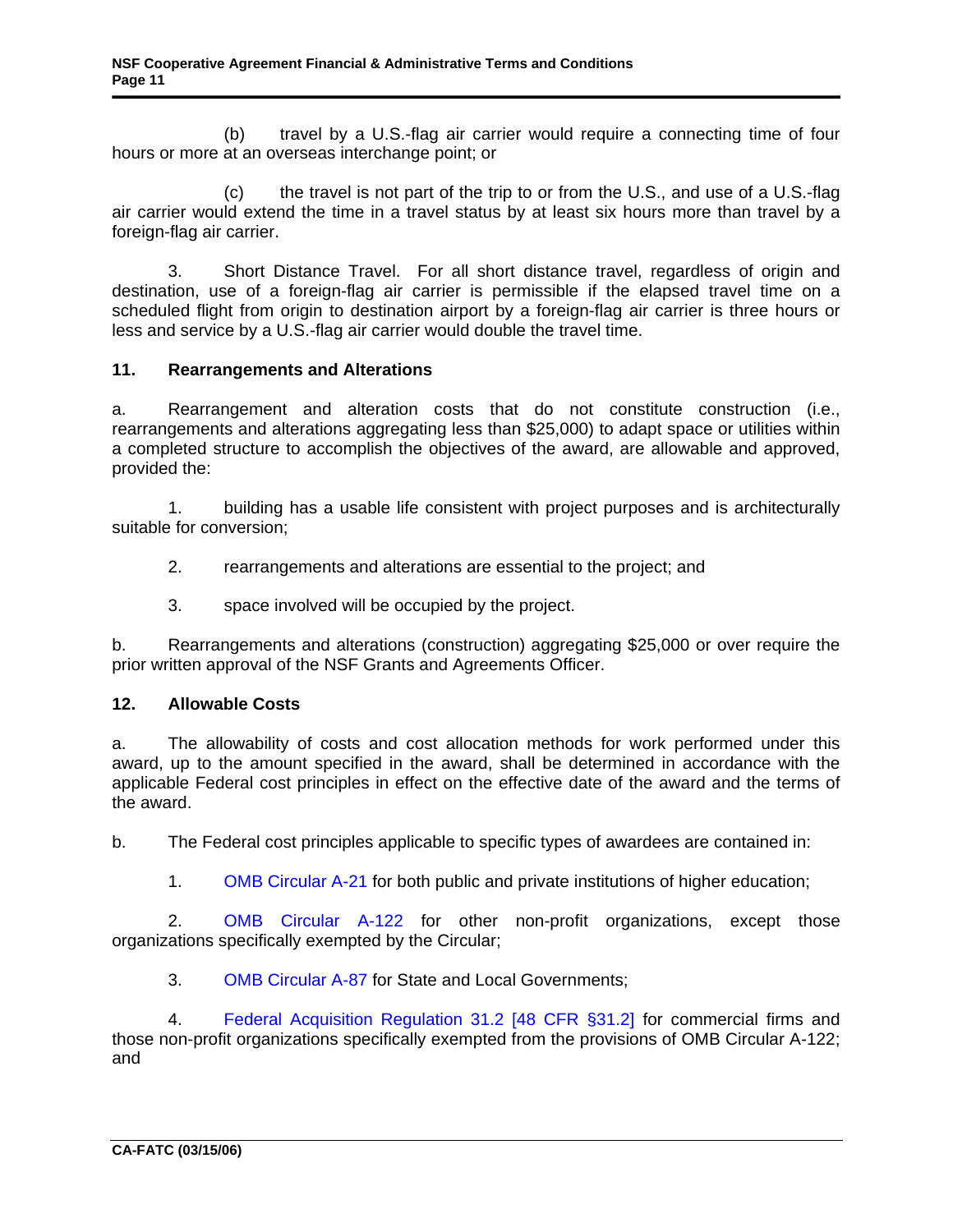<span id="page-11-1"></span><span id="page-11-0"></span> 5. [45 CFR §74, Appendix E,](http://www.access.gpo.gov/nara/cfr/waisidx_04/45cfr74_04.html) "*Principles for Determining Costs Applicable to Research and Development Under Grants and Contracts with Hospitals*," for hospitals.

c. Certain prior approval requirements contained in these Federal cost principles have been modified by [Article 3.](#page-3-1)

# **13. Payments**

a. Unless otherwise specified in the award, the awardee shall receive payments through electronic fund transfers by the Automated Clearing House Payment System. An awardee should request payments in amounts necessary to meet their current needs, pursuant to the procedures contained in [31 CFR §205.](http://www.access.gpo.gov/nara/cfr/waisidx_04/31cfr205_04.html) Requests must be made electronically via NSF's FastLane Cash Request System or the Department of the Treasury's ASAP system (Automated Standard Application for Payments).<sup>1</sup> The awardee agrees to comply with all applicable Treasury regulations and National Science Foundation implementing and reporting procedures, which are outlined in [GPM Chapter IV.](http://www.nsf.gov/pubs/2002/nsf02151/gpm4.jsp)

b. In accordance with [2 CFR §215.22,](http://www.access.gpo.gov/nara/cfr/waisidx_05/2cfr215_05.html) where appropriate, awardees are required to maintain advances of Federal funds in interest-bearing accounts. For awardees not subject to the Cash Management Improvement Act (CMIA), (State agencies or instrumentalities) interest earned on Federal advances deposited in interest bearing accounts shall be remitted annually to:

Department of Health and Human Services (DHHS) Payment Management System P.O. Box 6021 Rockville, MD 20852

In keeping with Electronic Funds Transfer rules [\[31 CFR §206\]](http://www.access.gpo.gov/nara/cfr/waisidx_04/31cfr206_04.html), interest should be remitted to the DHHS Payment Management System through an electronic medium such as the FEDWIRE Deposit System. Awardees that do not have this capability should use a check. Interest amounts up to \$250 per year may be retained by the awardee for administrative expenses. Interest earned on advance payments to other than State agencies shall be reported to NSF on the *Federal Cash Transactions Report*, SF 272 (if payments are made in accordance with paragraph a. above).

### **14. Cooperative Agreements Increments**

Unless otherwise specified, each successive increment of a cooperative agreement will be funded at the level indicated in the original award without a formal request from the awardee provided an annual project report has been received from the Principal Investigator(s) and accepted by the NSF Program Officer. Continuing funding is contingent on: (1) availability of funds; (2) satisfactory scientific/technical progress; and (3) fulfillment of any special conditions of the award (including the requisite cost sharing notification, when applicable (see Article 22)).

# **15. Project Reporting Requirements**

 $\overline{a}$ 

<sup>1</sup> An awardee may contact the Division of Financial Management at (703) 292-8280 for information on using the FastLane Cash Request System.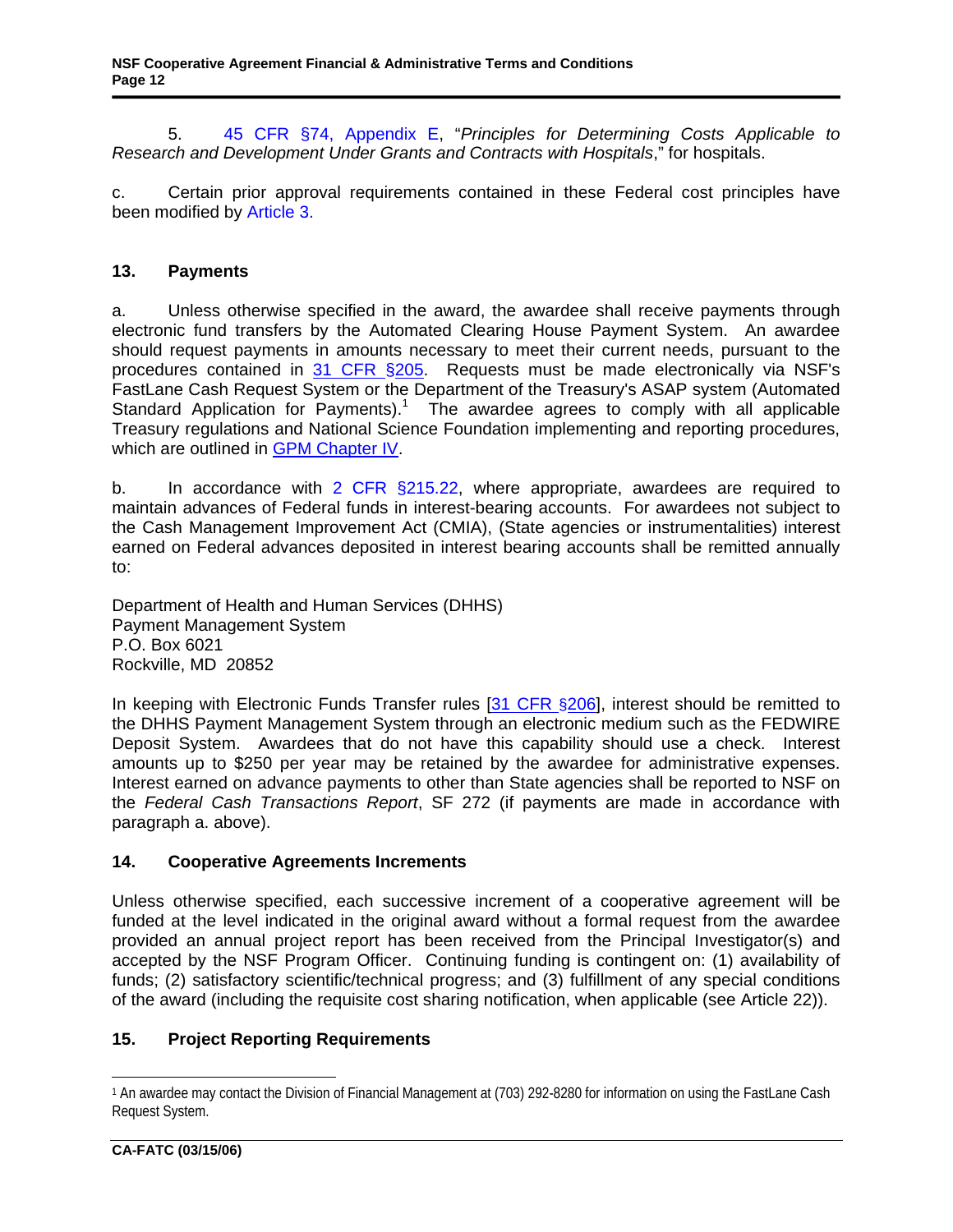- <span id="page-12-1"></span><span id="page-12-0"></span>a. *Annual Project Reports.* 
	- 1. Submission Requirement. Annual project reports are required for both standard and continuing awards. $2$
	- 2. Content of Annual Project Reports. Unless otherwise specified in the award, grantees are required to submit annual reports electronically via the project reporting system in FastLane. The NSF FastLane system may be accessed at [https://www.fastlane.nsf.gov/fastlane.jsp.](https://www.fastlane.nsf.gov/fastlane.jsp) The content requirements for annual project reports are specified in the FastLane system and may be supplemented in the award document.
	- 3. Timing of Annual Project Reports. Unless otherwise specified in the award, annual project reports shall be submitted at least three months prior to the end of the current budget period. Failure to submit timely reports may delay processing of funding increments.
- b. *Final Project Report.*

 1. Submission Requirement. Unless otherwise specified in the award, the grantee shall submit a Final Project Report within 90 days following the expiration date of the award.

 2. Content of Final Project Report. Unless otherwise specified in the award, grantees shall submit final reports electronically via the project reporting system in FastLane. The NSF Fastlane system may be accessed at: [https://www.fastlane.nsf.gov/fastlane.jsp.](https://www.fastlane.nsf.gov/fastlane.jsp) 

 3. Additional Requirements. The grantee also shall provide to the cognizant NSF Program Officer, within 90 days following the expiration date of the award, any unique reports or other end products specified in the award (e.g., special cost sharing reports), including report requirements set forth in any NSF brochure, guide, solicitation, etc. referenced in the award as being directly related to either the award or administration of the award.

c. *Special Reports.* The grantee shall provide the NSF with such other special reports as the NSF may reasonably require or, the grantee may deem appropriate. Insofar as possible, such reports shall be requested with sufficient advance notice to ensure care and thoroughness in their preparation by the grantee. Any addenda to the reports shall be sent to the cognizant NSF Program Officer.

### **16. Expenditure Reports**

All awardees shall submit a Federal Cash Transaction Report (FCTR) (SF-272) by the 10th day of the 2nd month (i.e. Feb. 10, May 10, Aug. 10, and Nov. 10) following the end of each quarter.

 2 Submission of an "interim" report via the NSF FastLane system does not constitute compliance with the annual reporting requirement.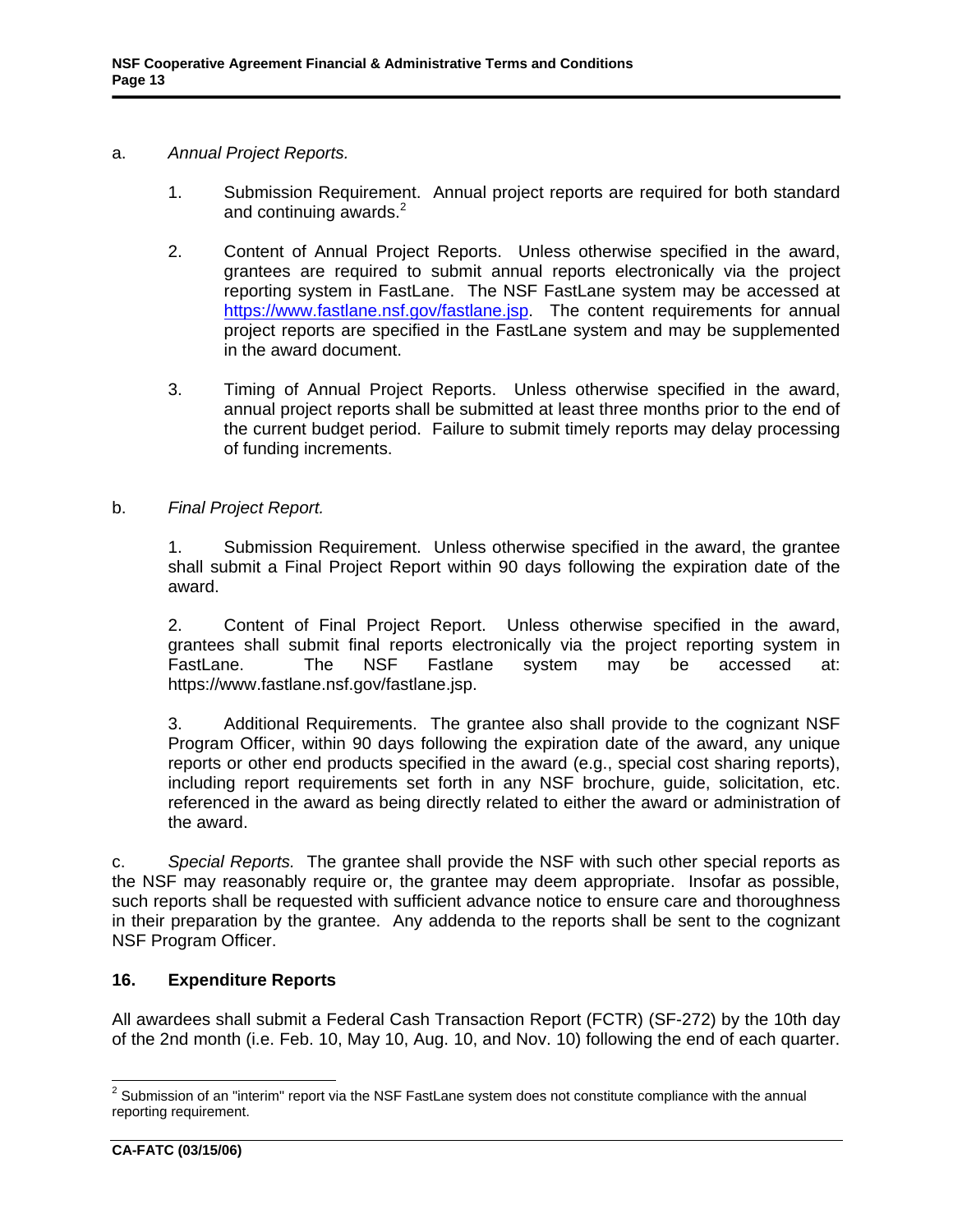<span id="page-13-0"></span>All FCTRs must be submitted electronically via use of the Financial Administration functions in FastLane available at [https://www.fastlane.nsf.gov/.](https://www.fastlane.nsf.gov/) 

### **17. Information Collection**

Information collection activities performed under this award are the responsibility of the awardee, and NSF support of the project does not constitute NSF approval of the survey design, questionnaire content or information collection procedures. The awardee shall not represent to respondents that such information is being collected for or in association with the National Science Foundation or any other Government agency without the specific written approval of such information collection plan or device by the Foundation. This requirement, however, is not intended to preclude mention of NSF support of the project in response to an inquiry or acknowledgment of such support in any publication of this information.

### **18. Copyrightable Material**

a. *Definition*. Subject writing means any material that:

1. is or may be copyrightable under [Title 17 of the U.S.C.](http://uscode.house.gov/download/pls/17T.txt); and

 2. is produced by the awardee or its employees in the performance of work under this award.

Subject writings include such items as reports, books, journal articles, software, databases, sound recordings, videotapes, and videodiscs.

b. *Copyright Ownership, Government License.* Except as otherwise specified in the award or by this paragraph, the awardee may own or permit others to own copyright in all subject writings. The awardee agrees that if it or anyone else does own copyright in a subject writing, the Federal government will have a nonexclusive, nontransferable, irrevocable, royalty-free license to exercise or have exercised for or on behalf of the U.S. throughout the world all the exclusive rights provided by copyright. Such license, however, will not include the right to sell copies or phonorecords of the copyrighted works to the public.

c. *Awards Affected by International Agreements.* If the award indicates it is subject to an identified international agreement or treaty, NSF can direct the awardee to convey to any foreign participant or otherwise dispose of such rights to subject writings as are required to comply with that agreement or treaty.

d. *Awardee Action to Protect Government Interests.* The awardee agrees to acquire, through written agreement or an employment relationship, the ability to comply with the requirements of the preceding paragraphs and, in particular, to acquire the ability to convey rights in a subject writing to a foreign participant if directed by NSF under the previous paragraph. The awardee further agrees that any transfer of copyright or any other rights to a subject writing, by it or anyone whom it has allowed to own such rights, will be made subject to the requirements of this article.

### **19. Program Income**

a. *Definition.* Program income means gross income earned by the awardee that is directly generated by a supported activity or earned as a result of the award. Program income includes,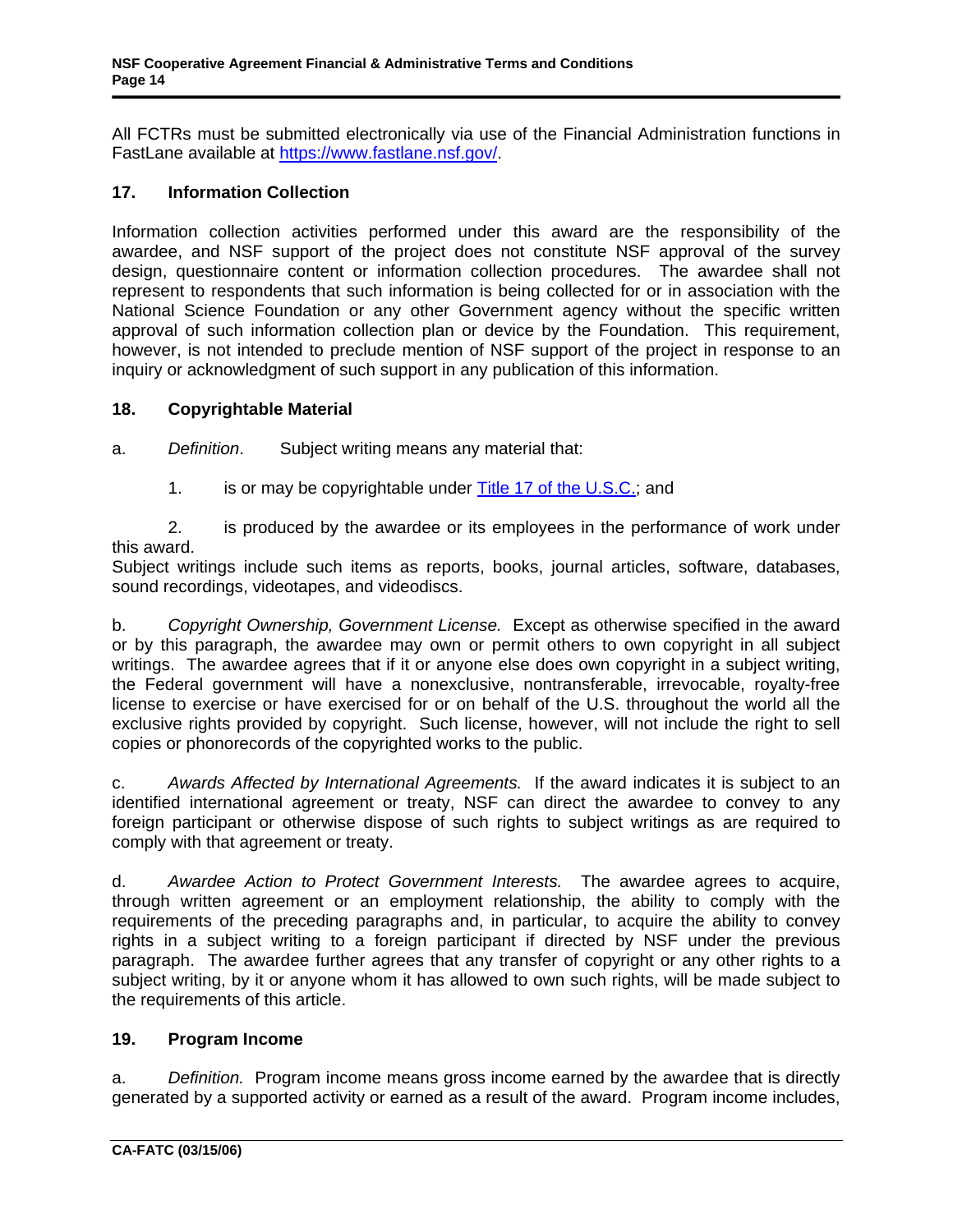<span id="page-14-0"></span>but is not limited to, income from fees for services performed, the use or rental of real or personal property acquired under the award, the sale of commodities or items fabricated under the award, license fees and royalties on patents and copyrights, and interest on loans made with award funds. Interest earned on advances of Federal funds is not program income. Program income does not include the receipt of principal on loans, rebates, credits, discounts, etc., or interest earned on any of them.

b. *Standard Treatment.* Unless otherwise specified in the award, program income (except as noted in (1) below) received or accrued to the awardee during the period of this award shall be retained and added to the funds committed to the project by NSF and used to further project objectives. Also, unless otherwise specified, the awardee shall have no obligation to NSF with respect to: (1) license fees and royalties for copyrighted material, patents, patent applications, trademarks, and inventions received or accrued at any time; or (2) program income received beyond the period of this award.

c. *Records Retention.* The awardee is required to retain appropriate financial and other records relating to project income earned during the award period and for three years beyond the end of the award period.

# **20. Publications**

a. *Acknowledgment of Support.* The awardee is responsible for assuring that an acknowledgment of NSF support:

1. is made in any publication (including World Wide Web sites) of any material based on or developed under this project, in the following terms:

"This material is based upon work supported by the National Science Foundation under Grant No. (NSF grant number)."

2. is orally acknowledged during all news media interviews, including popular media such as radio, television and news magazines.

b. *News Releases.* The awardee is strongly encouraged to consult with and notify the NSF Program Officer or his/her designee prior to issuing news releases concerning NSF-supported activities.

c. *Disclaimer.* The awardee is responsible for assuring that every publication of material (including World Wide Web pages) based on or developed under this award, except scientific articles or papers appearing in scientific, technical or professional journals, contains the following disclaimer:

"Any opinions, findings, and conclusions or recommendations expressed in this material are those of the author(s) and do not necessarily reflect the views of the National Science Foundation."

d. *Copies for NSF.* The awardee is responsible for assuring that the cognizant NSF Program Officer is provided access to, either electronically or in paper form, a copy of every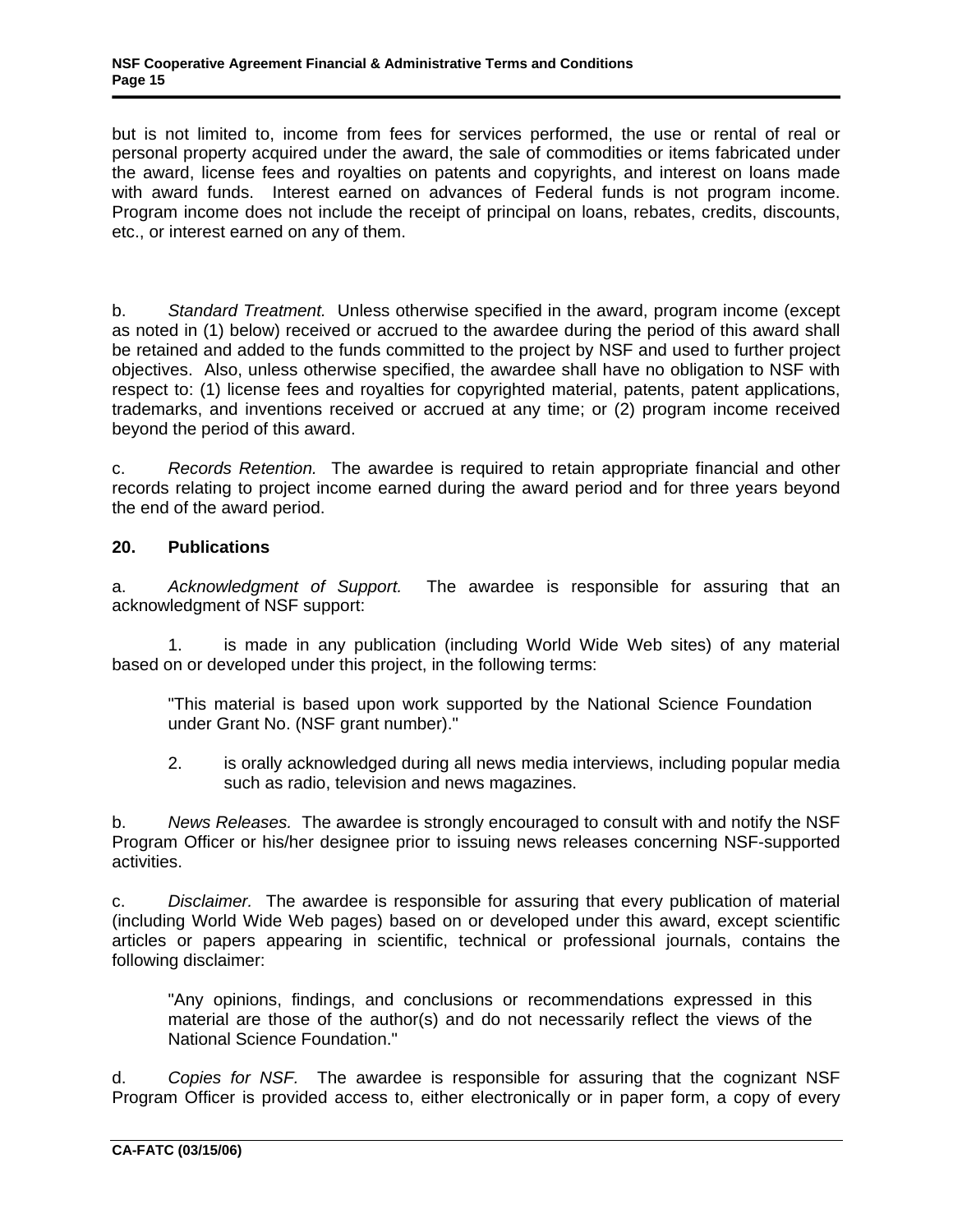publication of material based on or developed under this award, clearly labeled with the award number and other appropriate identifying information, promptly after publication.

e. *Metric System.* All reports and publications resulting from this NSF award are encouraged to use the metric system of weights and measures.

### **21. Patent Rights**

Unless otherwise provided in the award, if this award is for experimental, developmental, or research work, the following clause (implementing the Bayh-Dole Act, [ [[35 U.S.C. §§200 et](http://uscode.house.gov/download/pls/35T.txt)  [seq.\]](http://uscode.house.gov/download/pls/35T.txt))shall apply. The awardee shall include this clause in all subawards for experimental, developmental, or research activities.

#### a. *Definitions.*

 1. INVENTION means any invention or discovery which is or may be patentable or otherwise protectable under Title 35 of the USC, to any novel variety of plant which is or may be protected under the Plant Variety Protection Act [\(7 USC §§2321 et seq.\)](http://uscode.house.gov/download/pls/Title_7.txt).

 2. SUBJECT INVENTION means any invention of the awardee conceived or first actually reduced to practice in the performance of work under this award, provided that in the case of a variety of plant, the date of determination (as defined in section 41(d)) must also occur during the period of performance.

 3. PRACTICAL APPLICATION means to manufacture in the case of a composition or product, to practice in the case of a process or method, or to operate in the case of a machine or system; and, in each case, under such conditions as to establish that the invention is being utilized and that its benefits are to the extent permitted by law or Government regulations available to the public on reasonable terms.

 4. MADE when used in relation to any invention means the conception or first actual reduction to practice of such invention.

 5. NON-PROFIT ORGANIZATION means a domestic university or other institution of higher education or an organization of the type described in Section  $501(c)(3)$  of the Internal Revenue Code of 1954 ([26 USC §501\(c\)](http://uscode.house.gov/download/pls/Title_26.txt)) and exempt from taxation under Section 501(a) of the Internal Revenue Code ([26 USC §501\(a\)\)](http://uscode.house.gov/download/pls/Title_26.txt) or any domestic non-profit scientific or educational organization qualified under a State non-profit organization statute.

b. *Allocation of Principal Rights.* The awardee may retain the entire right, title, and interest throughout the world to each subject invention subject to the provisions of this Patent Rights clause and [35 USC §203.](http://uscode.house.gov/download/pls/35T.txt) With respect to any subject invention in which the awardee retains title, the Federal Government shall have a non-exclusive, nontransferable, irrevocable, paid-up license to practice or have practiced for or on behalf of the U.S. the subject invention throughout the world. If the award indicates it is subject to an identified international agreement or treaty, the National Science Foundation (NSF) also has the right to direct the awardee to convey to any foreign participant such patent rights to subject inventions as are required to comply with that agreement or treaty.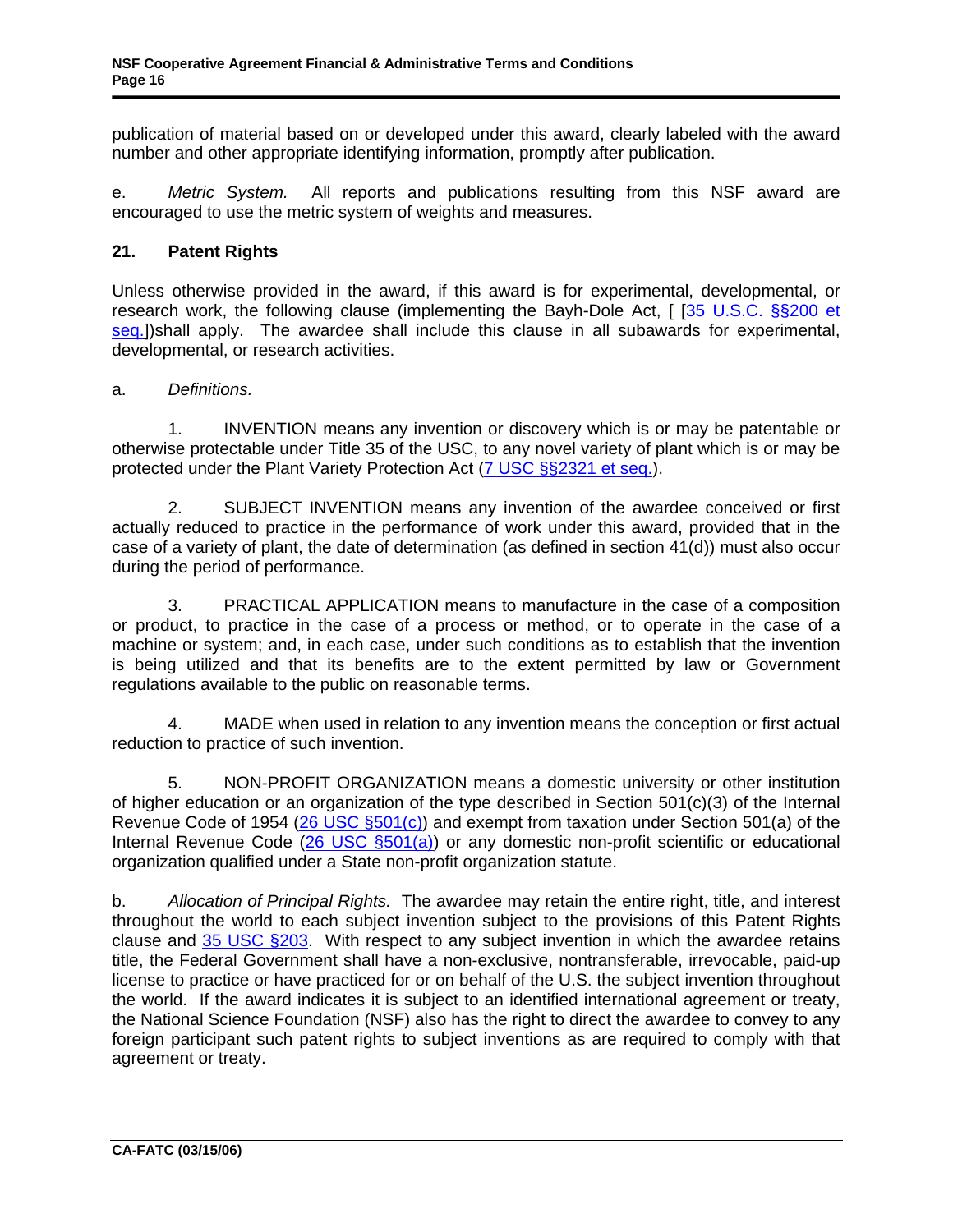# c. *Invention Disclosure, Election of Title and Filing of Patent Applications by Awardee.*

 1. The awardee will disclose each subject invention to NSF within two months after the inventor discloses it in writing to awardee personnel responsible for the administration of patent matters. The disclosure to NSF shall be in the form of a written report and shall identify the award under which the invention was made and the inventor(s). It shall be sufficiently complete in technical detail to convey a clear understanding of the nature, purpose, operation, and, to the extent known, the physical, chemical, biological or electrical characteristics of the invention. The disclosure shall also identify any publication, on sale or public use of the invention and whether a manuscript describing the invention has been submitted for publication and, if so, whether it has been accepted for publication at the time of disclosure. In addition, after disclosure to NSF, the awardee will promptly notify NSF of the acceptance of any manuscript describing the invention for publication or of any on sale or public use planned by the awardee.

 2. The awardee will elect in writing whether or not to retain title to any such invention by notifying NSF within two years of disclosure to NSF. However, in any case where publication, on sale, or public use has initiated the one-year statutory period wherein valid patent protection can still be obtained in the U.S., the period for election of title may be shortened by NSF to a date that is no more than 60 days prior to the end of the statutory period.

 3. The awardee will file its initial patent application on an invention to which it elects to retain title within one year after election of title or, if earlier, prior to the end of any statutory period wherein valid patent protection can be obtained in the U.S. after a publication, on sale, or public use. The awardee will file patent applications in additional countries or international patent offices within either ten months of the corresponding initial patent application, or six months from the date when permission is awarded by the Commissioner of Patents and Trademarks to file foreign patent applications when such filing has been prohibited by a Secrecy Order.

 4. Requests for extension of the time for disclosure to NSF, election, and filing under subparagraphs 1., 2., and 3. may, at the discretion of NSF, be awarded.

d. *Conditions When the Government May Obtain Title.* The awardee will convey to NSF, upon written request, title to any subject invention:

1. if the awardee fails to disclose or elect the subject invention within the times specified in paragraph c. above, or elects not to retain title; provided that NSF may only request title within 60 days after learning of the failure of the awardee to disclose or elect within the specified times;

 2. in those countries in which the awardee fails to file patent applications within the times specified in paragraph c. above, but prior to its receipt of the written request of NSF, the awardee shall continue to retain title in that country; or

 3. in any country in which the awardee decides not to continue the prosecution of any application for, to pay the maintenance fees on, or defend in a reexamination or opposition proceeding on, a patent on a subject invention.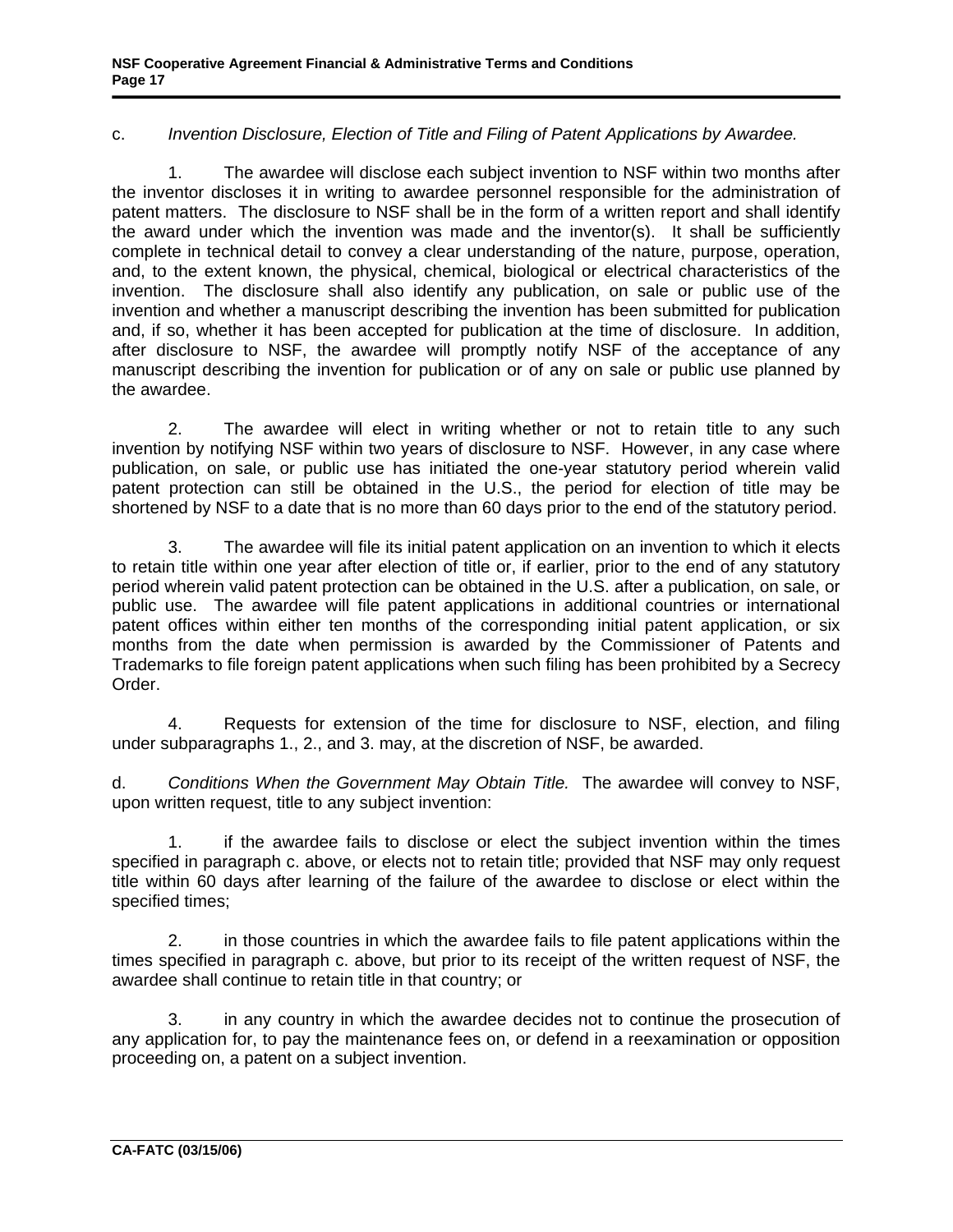# e. *Minimum Rights to Awardee.*

 1. The awardee will retain a non-exclusive royalty-free license throughout the world in each subject invention to which the Government obtains title, except if the awardee fails to disclose the subject invention within the times specified in paragraph c. above. The awardee's license extends to its domestic subsidiaries and affiliates, if any, within the corporate structure of which the awardee is a party and includes the right to award sublicenses of the same scope to the extent the awardee was legally obligated to do so at the time the award was made. The license is transferable only with the approval of NSF except when transferred to the successor of that part of the awardee's business to which the invention pertains.

 2. The awardee's domestic license may be revoked or modified by NSF to the extent necessary to achieve expeditious practical application of the subject invention pursuant to an application for an exclusive license submitted in accordance with applicable provisions at [37 CFR §404.](http://www.access.gpo.gov/nara/cfr/waisidx_04/37cfr404_04.html) This license will not be revoked in that field of use or the geographical areas in which the awardee has achieved practical application and continues to make the benefits of the invention reasonably accessible to the public. The license in any foreign country may be revoked or modified at discretion of NSF to the extent the awardee, its licensees, or its domestic subsidiaries or affiliates have failed to achieve practical application in that foreign country.

 3. Before revocation or modification of the license, NSF will furnish the awardee a written notice of its intention to revoke or modify the license, and the awardee will be allowed thirty days (or such other time as may be authorized by NSF for good cause shown by the awardee) after the notice to show cause why the license should not be revoked or modified. The awardee has the right to appeal, in accordance with applicable regulations in [37 CFR §404](http://www.access.gpo.gov/nara/cfr/waisidx_04/37cfr404_04.html) concerning the licensing of Government-owned inventions, any decision concerning the revocation or modification of its license.

### f. *Awardee Action to Protect Government's Interest.*

 1. The awardee agrees to execute or to have executed and promptly deliver to NSF all instruments necessary to: (i) establish or confirm the rights the Government has throughout the world in those subject inventions for which the awardee retains title; and (ii) convey title to NSF when requested under paragraph d. above, and to enable the Government to obtain patent protection throughout the world in that subject invention.

 2. The awardee agrees to require, by written agreement, its employees, other than clerical and non-technical employees, to disclose promptly in writing to personnel identified as responsible for the administration of patent matters and in a format suggested by the awardee each subject invention made under this award in order that the awardee can comply with the disclosure provisions of paragraph c. above, and to execute all papers necessary to file patent applications on subject inventions and to establish the Government's rights in the subject inventions. The disclosure format should require, as a minimum, the information requested by paragraph c.1. above. The awardee shall instruct such employees through the employee agreements or other suitable educational programs on the importance of reporting inventions in sufficient time to permit the filing of patent applications prior to U.S. or foreign statutory bars.

 3. The awardee will notify NSF of any decision not to continue prosecution of a patent application, pay maintenance fees, or defend in a reexamination or opposition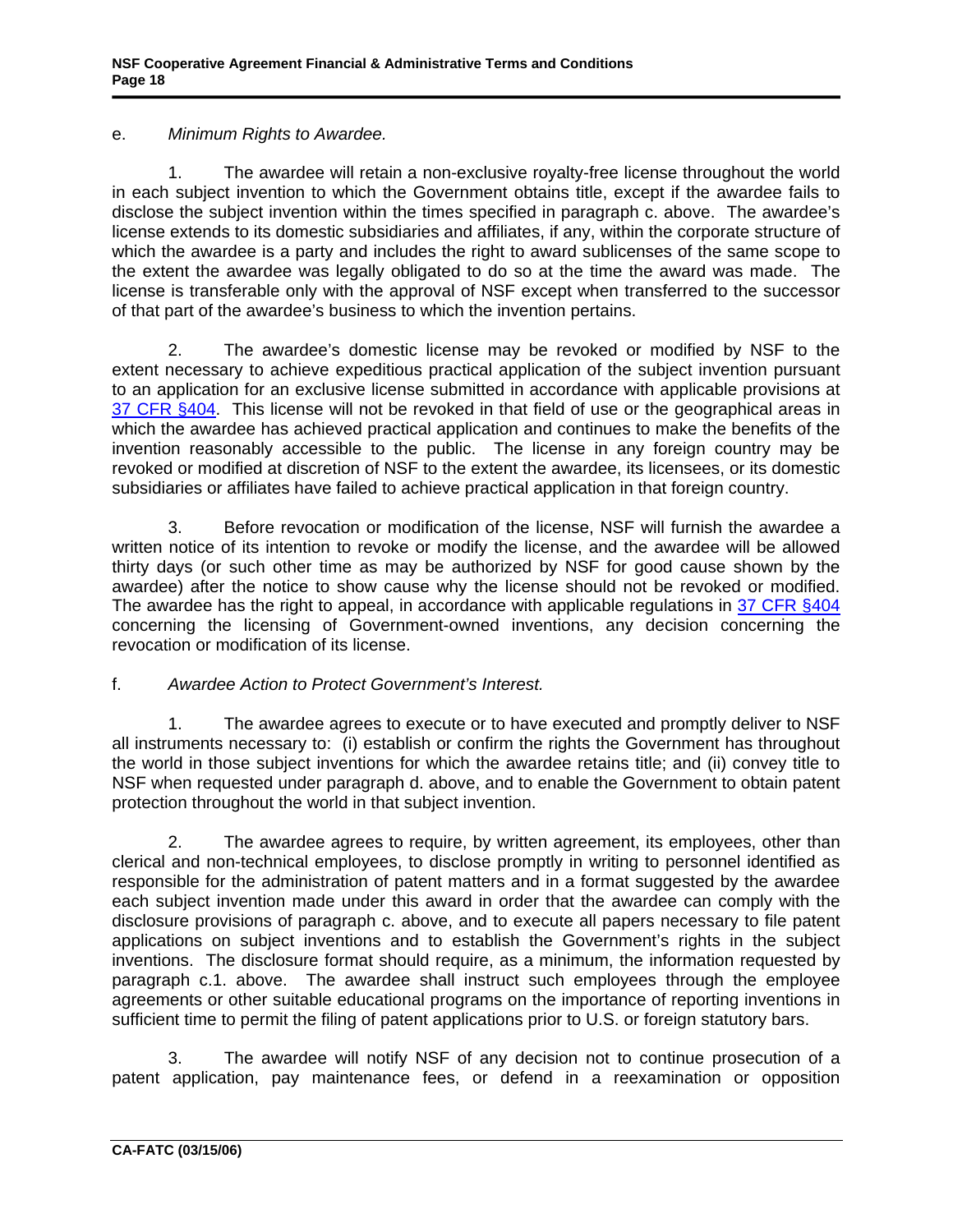proceeding on a patent, in any country, not less than 30 days before the expiration of the response period required by the relevant patent office.

 4. The awardee agrees to include, within the specification of any U.S. patent application and any patent issuing thereon covering a subject invention, the following statement: "This invention was made with Government support under (identify the award) awarded by the National Science Foundation. The Government has certain rights in this invention."

 5. The awardee or its representative will complete, execute and forward to NSF a confirmation of a License to the U.S. Government and the page of a United States patent application that contains the Federal support clause within two months of filing any domestic or foreign patent application.

### g. *Subcontracts.*

 1. The awardee will include this Patent Rights clause, suitably modified to identify the parties, in all subcontracts, regardless of tier, for experimental, developmental or research work. The subcontractor will retain all rights provided for the awardee in this Patent Rights clause, and the awardee will not, as part of the consideration for awarding the subcontract, obtain rights in the subcontractors' subject inventions.

 2. In the case of subcontracts, at any tier, when the prime award by NSF was a contract (but not a cooperative agreement), NSF, subcontractor, and contractor agree that the mutual obligations of the parties created by this Patent Rights clause constitute a contract between the subcontractor and the Foundation with respect to those matters covered by this Patent Rights clause.

h. *Reporting on Utilization of Subject Inventions.* The awardee agrees to submit on request periodic reports no more frequently than annually on the utilization of a subject invention or on efforts at obtaining such utilization that are being made by the awardee or its licensees or assignees. Such reports shall include information regarding the status of development, date of first commercial sale or use, gross royalties received by the awardee and such other data and information as NSF may reasonably specify. The awardee also agrees to provide additional reports in connection with any march-in proceeding undertaken by NSF in accordance with paragraph j. of this Patent Rights clause. As required by [35 USC §202\(c\)\(5\),](http://uscode.house.gov/download/pls/35T.txt) NSF agrees it will not disclose such information to persons outside the Government without the permission of the awardee.

i. *Preference for United States Industry.* Notwithstanding any other provision of this Patent Rights clause, the awardee agrees that neither it nor any assignee will grant to any person the exclusive right to use or sell any subject invention in the U.S. unless such person agrees that any products embodying the subject invention or produced through the use of the subject invention will be manufactured substantially in the U.S. However, in individual cases, the requirement for such an agreement may be waived by NSF upon a showing by the awardee or its assignee that reasonable but unsuccessful efforts have been made to award licenses on similar terms to potential licensees that would be likely to manufacture substantially in the U.S. or that under the circumstances domestic manufacture is not commercially feasible.

*March-in Rights.* The awardee agrees that with respect to any subject invention in which it has acquired title, NSF has the right in accordance with procedures at [37 CFR §401.6](http://www.access.gpo.gov/nara/cfr/waisidx_04/37cfr401_04.html) and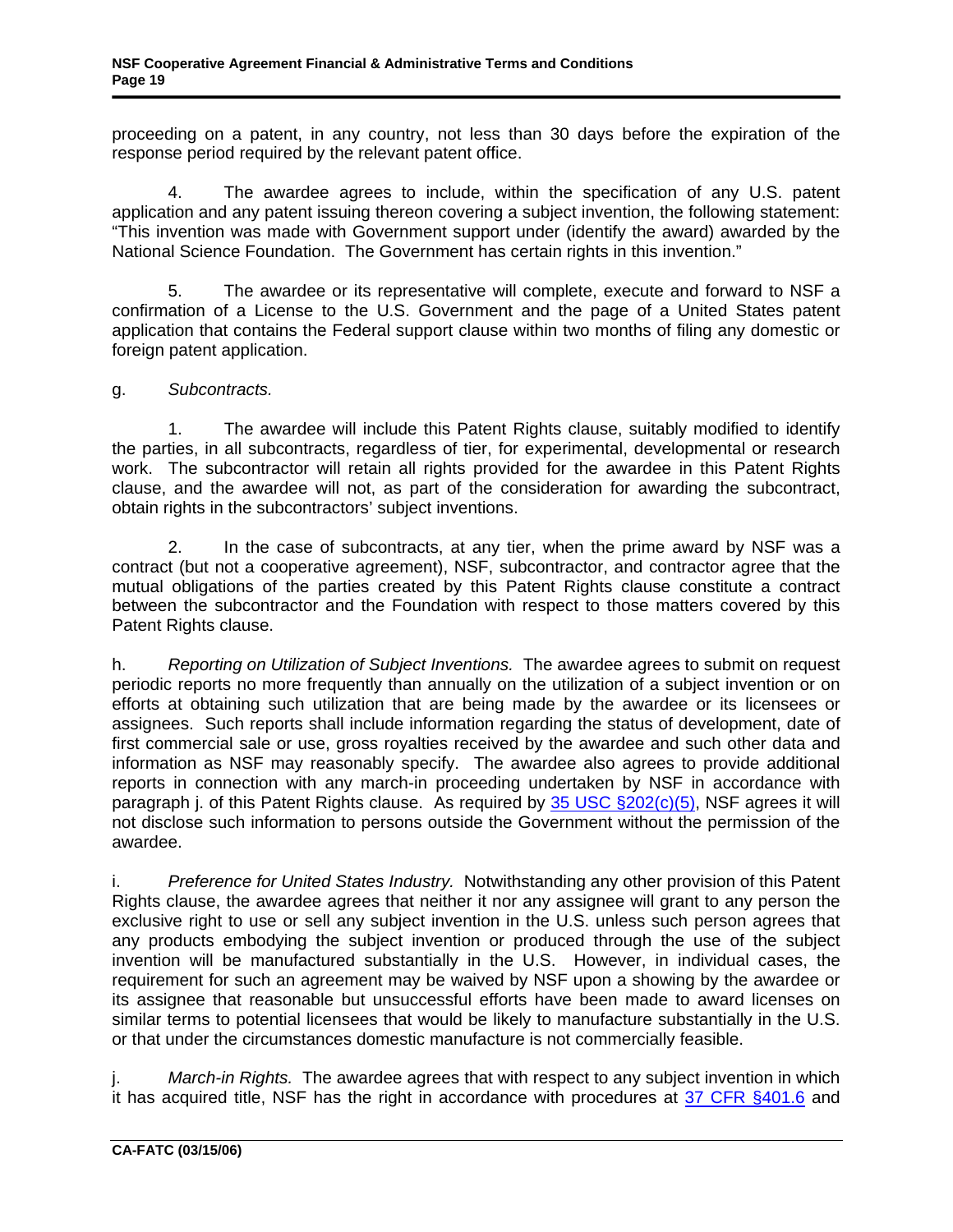<span id="page-19-0"></span>NSF regulations at [45 CFR §650.13](http://www.access.gpo.gov/nara/cfr/waisidx_04/45cfr650_04.html) to require the awardee, an assignee or exclusive licensee of a subject invention to grant a non-exclusive, partially exclusive, or exclusive license in any field of use to a responsible applicant or applicants, upon terms that are reasonable under the circumstances and if the awardee, assignee, or exclusive licensee refuses such a request, NSF has the right to grant such a license itself if NSF determines that:

 1. such action is necessary because the awardee or assignee has not taken or is not expected to take within a reasonable time, effective steps to achieve practical application of the subject invention in such field of use;

 2. such action is necessary to alleviate health or safety needs which are not reasonably satisfied by the awardee, assignee, or their licensees;

such action is necessary to meet requirements for public use specified by Federal regulations and such requirements are not reasonably satisfied by the awardee, assignee, or licensee; or

 4. such action is necessary because the agreement required by paragraph i. of this Patent Rights clause has not been obtained or waived or because a licensee of the exclusive right to use or sell any subject invention in the U.S. is in breach of such agreement.

k. *Special Provisions for Awards with Non-profit Organizations*. If the awardee is a nonprofit organization, it agrees that:

 1. rights to a subject invention in the U.S. may not be assigned without the approval of NSF, except where such assignment is made to an organization which has as one of its primary functions the management of inventions, provided that such assignee will be subject to the same provisions as the awardee;

 2. the awardee will share royalties collected on a subject invention with the inventor, including Federal employee co-inventors (when NSF deems it appropriate) when the subject invention is assigned in accordance with [35 USC §202\(e\)](http://uscode.house.gov/download/pls/35T.txt) and [37 CFR §401.10;](http://www.access.gpo.gov/nara/cfr/waisidx_04/37cfr401_04.html)

 3. the balance of any royalties or income earned by the awardee with respect to subject inventions, after payment of expenses (including payments to inventors) incidental to the administration of subject inventions, will be utilized for the support of scientific or engineering research or education; and

 4. it will make efforts that are reasonable under the circumstances to attract licensees of subject inventions that are small business firms and that it will give preference to a small business firm if the awardee determines that the small business firm has a plan or proposal for marketing the invention which, if executed, is equally likely to bring the invention to practical application as any plans or proposals from applicants that are not small business firms; provided that the awardee is also satisfied that the small business firm has the capability and resources to carry out its plan or proposal. The decision whether to give a preference in any specific case will be at the discretion of the awardee. However, the awardee agrees that the Secretary of Commerce may review the awardee's licensing program and decisions regarding small business applicants, and the awardee will negotiate changes to its licensing policies, procedures or practices with the Secretary when the Secretary's review discloses that the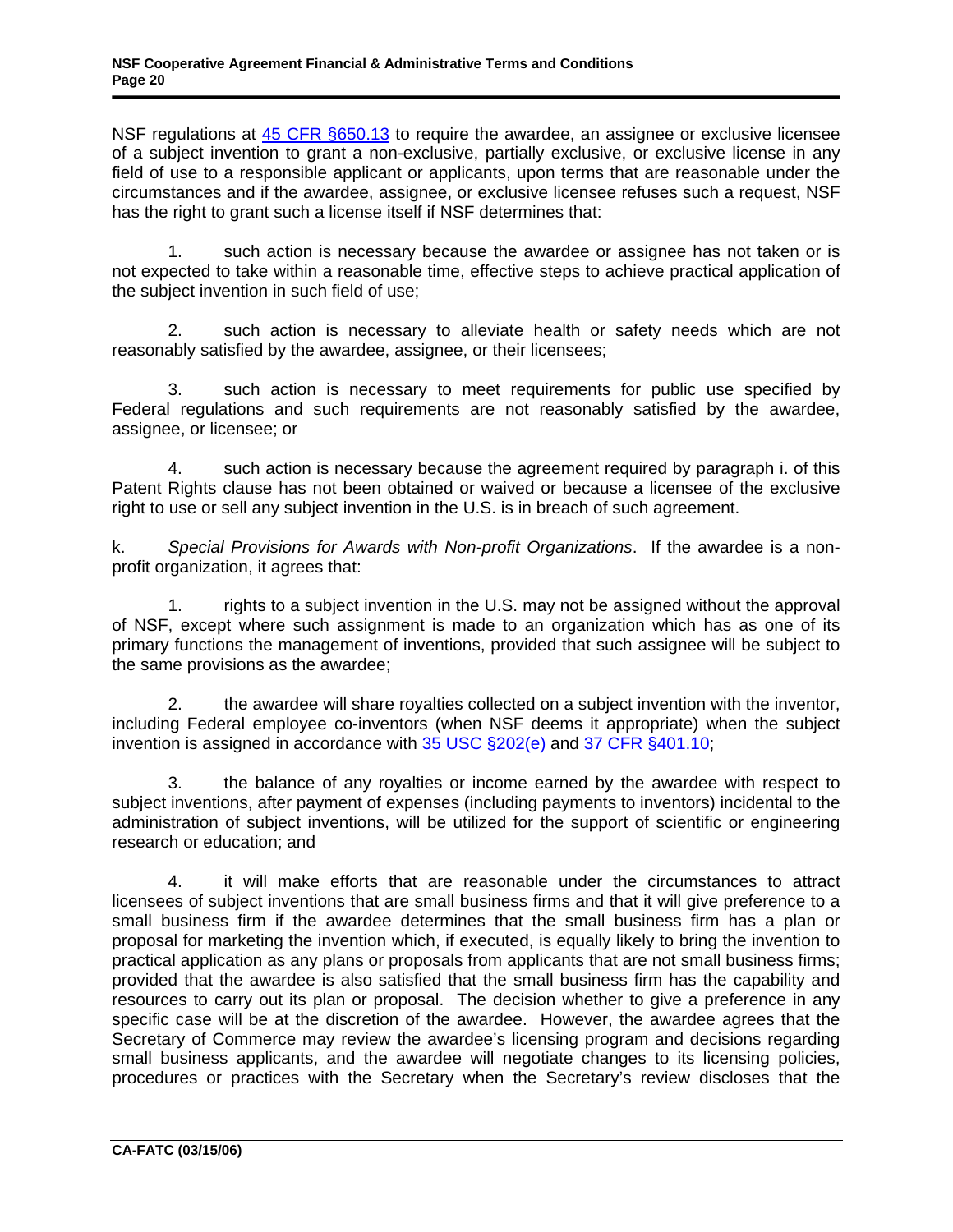awardee could take reasonable steps to implement more effectively the requirements of this paragraph k.4.

l. *Communications.* All communications required by this Patent Rights clause should be sent to:

Patent Assistant Office of the General Counsel National Science Foundation 4201 Wilson Boulevard Arlington, VA 22230

### **22. Cost Sharing and Cost Sharing Records**

a. *General.* The awardee must cost share under this award in accordance with any specific requirements contained in or referenced by the applicable program solicitation or award document. If the award has no specific requirements and if the work supported by this award is for research resulting from an unsolicited proposal, the awardee may meet the statutory cost sharing requirement by choosing either of two alternative methods:

1. by cost sharing a minimum of one percent on this project; or

 2. by cost sharing a minimum of one percent on the aggregate total costs of all NSF-supported projects requiring cost sharing.

#### b. *Specific Cost Sharing Requirements.*

 1. If the award has specific cost sharing requirements in excess of the one percent minimum indicated above, cost sharing participation in other projects may not be counted towards meeting the specific cost sharing requirements of the award, and must come from nonfederal sources, unless otherwise stated in the applicable program solicitation.

 2. Should the awardee become aware that it may be unable to provide the cost sharing of at least the amount identified on Line M of the NSF award budget, it must: 1) immediately provide written notification to the Grants and Agreements Officer of the situation; 2) indicate steps it plans to take to secure replacement cost sharing; or 3) indicate the plans it has to either continue or phase out the project in the absence of cost sharing.

 3. Should NSF agree to the organization's proposed plans, the NSF Grants and Agreements Officer will modify the award accordingly, including, if appropriate, reducing the amount of NSF support. Should the organization's plans be unacceptable to NSF, the award may be subject to termination. NSF modifications to proposed cost sharing revisions are made on a case-by-case basis.

 4. Failure by the organization to notify NSF, in accordance with paragraph 2. above, may result in the disallowance of some or all of the costs charged to the award; the subsequent recovery by NSF of some or all of the NSF funds provided under the award; possible termination of the award; and may constitute a violation of the terms of the award so serious as to provide grounds for subsequent suspension or debarment.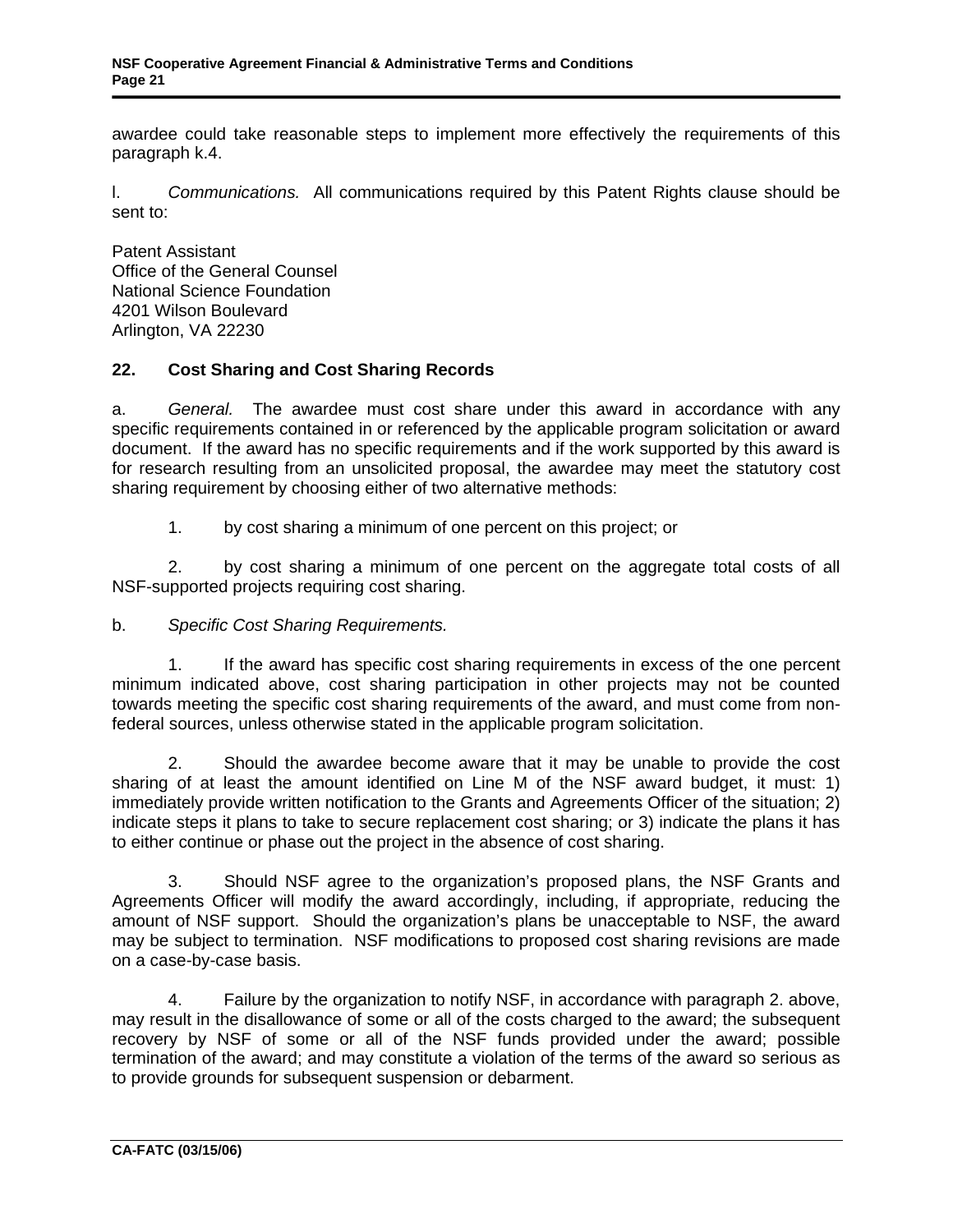<span id="page-21-1"></span><span id="page-21-0"></span>c. *Cost Sharing Records.* The awardee must maintain records of all project costs that are claimed by the awardee as cost sharing as well as records of costs to be paid by the Government. Such records are subject to audit. Acceptable forms of cost sharing contributions are those which meet the criteria identified in [2 CFR §215.23.](http://www.access.gpo.gov/nara/cfr/waisidx_05/2cfr215_05.html) Unless otherwise specified in the award, approval is given to include unrecovered indirect costs (also known as facilities and administrative costs for colleges and universities) as part of cost sharing or matching contributions. If the awardee's cost participation includes in-kind contributions, the basis for determining the valuation for volunteer services and donated property must be documented.

d. *Cost Sharing Reports.* Unless otherwise required by the award or requested by NSF, the actual cost participation by the awardee, while subject to documentation and audit, need not be reported to NSF. In cases, however, where the cost sharing amount reflected on Line M of the cumulative award budget is \$500,000 or more, the amount of cost sharing must be documented (on an annual and final basis) and certified by the Authorized Organizational Representative. Such certifications must be submitted electronically via the NSF FastLane system at least:

1. 90 days prior to the end of the current budget period to meet the annual certification requirement; and

2. 90 days following the expiration of the award to meet the final certification requirement.

e. *Exemptions from Statutory Cost Sharing Requirement.* If the award does not contain or reference any specific cost sharing requirements and provides funds solely for the following purposes (not considered to be in support of "research"), statutory cost sharing is not required:

- 1. international travel;
- 2. construction, improvement or operation of facilities;
- 3. acquisition of research equipment;
- 4. ship operations;
- 5. education and training;
- 6. publication, distribution and translation of scientific data and information;
- 7. symposia, conferences and workshops; and

 8. special studies authorized or required by Subsections 3a(5) through 3a(7) of the NSF Act, as amended.

### **23. Audit and Records**

a. Financial records, supporting documents, statistical records, and other records pertinent to this award shall be retained by the awardee for a period of three years from submission of the final reports specified in Articles [15](#page-11-1) and [16.](#page-12-1)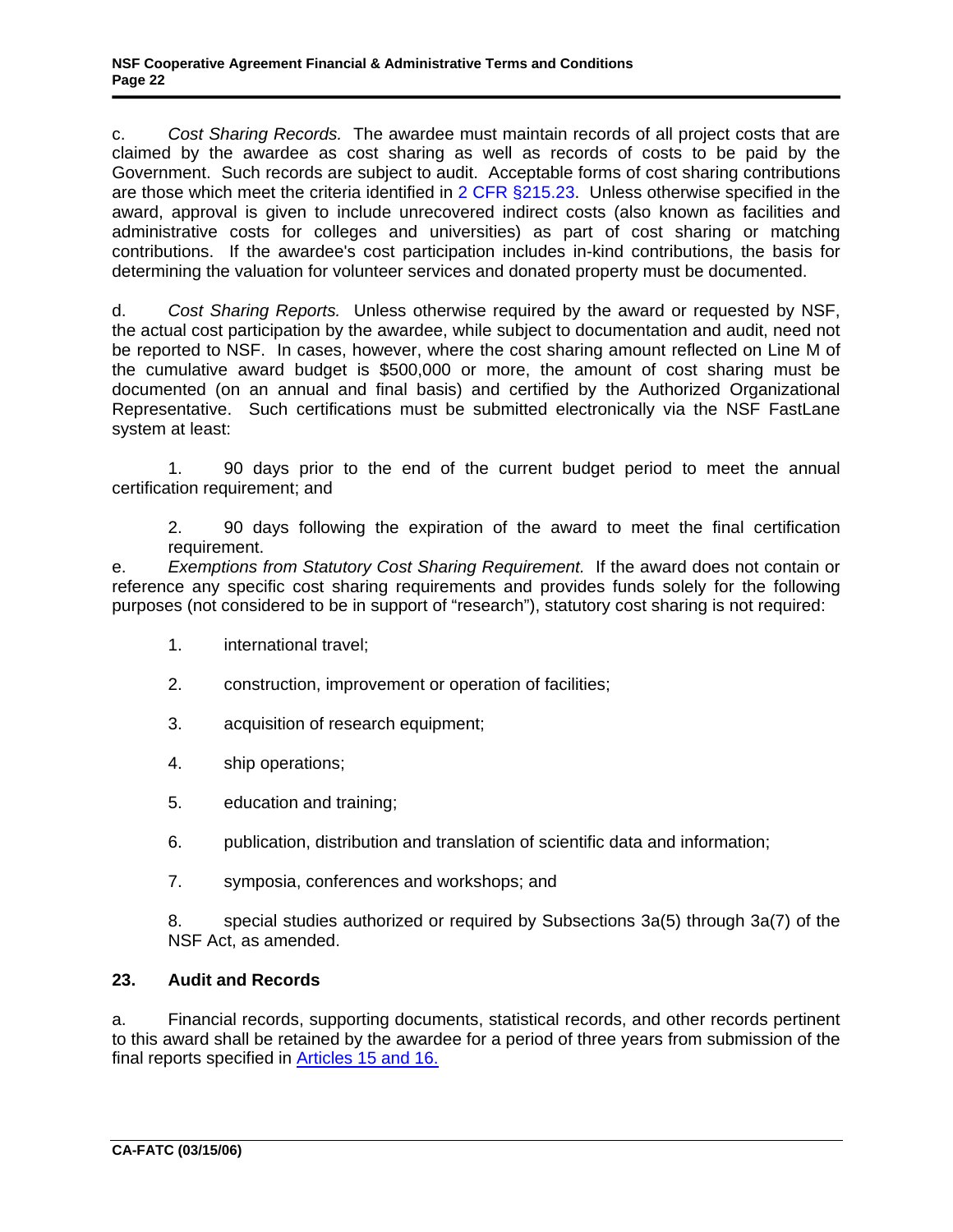<span id="page-22-0"></span> 1. Records that relate to audits, appeals, litigation or the settlement of claims arising out of the performance of the project shall be retained until such audits, appeals, litigation or claims have been disposed of.

 2. Records relating to projects subject to special project income provisions shall be retained until three years from the end of the awardee's fiscal year in which the award requirement for reporting income expires.

b. Unless court action or audit proceedings have been initiated, the awardee may substitute microfilm copies of original records.

c. The Director of the National Science Foundation and the Comptroller General of the U.S., or any of their duly authorized representatives, shall have access to any pertinent books, documents, papers and records of the awardee organization and of the performing organization, if different, to make audits, examinations, excerpts and transcripts. Further, any negotiated contract in excess of the simplified acquisition threshold (currently \$100,000) made by the awardee shall include a provision to the effect that the awardee, the Director of the National Science Foundation, the Comptroller General of the U.S., or any of their duly authorized representatives, shall have access to pertinent records for similar purposes.

d. In order to avoid duplicate record keeping, NSF may make special arrangements with the awardee to retain any records that are needed for joint use. NSF may request transfer to its custody of records not needed by the awardee when it determines that the records possess long-term retention value. When the records are transferred to, or maintained by NSF, the three-year retention requirement is not applicable to the awardee. In the rare event that this provision is exercised, NSF will negotiate a mutually agreeable arrangement with the awardee regarding reimbursement of costs.

e. Awardees that are States, Local Governments or Non-Profit Organizations, shall arrange for the conduct of audits as required by [OMB Circular A-133](http://www.whitehouse.gov/omb/circulars/a133/a133.html) "*Audits of States, Local Governments, and Non-Profit Organizations*" (including colleges and universities.) They shall provide copies of the reports of these audits to the cognizant Federal audit agency. Any Federal Audit of this project deemed necessary by NSF shall build upon the results of such audit(s).

### **24. Site Visits**

NSF, through authorized representatives, has the right, at all reasonable times, to make site visits to review project accomplishments and management control systems and to provide such technical assistance as may be required. If any site visit is made by NSF on the premises of the awardee or a contractor under an award, the awardee shall provide and shall require its contractors to provide all reasonable facilities and assistance for the safety and convenience of the Government representatives in the performance of their duties. All site visits and evaluations shall be performed in such a manner that will not unduly delay the work.

### **25. Suspension or Termination**

a. Any suspension or termination action taken by NSF must be issued by an NSF Grants and Agreements Officer and will be in accordance with this article and [GPM Section 910.](http://www.nsf.gov/pubs/2002/nsf02151/gpm9.jsp#910)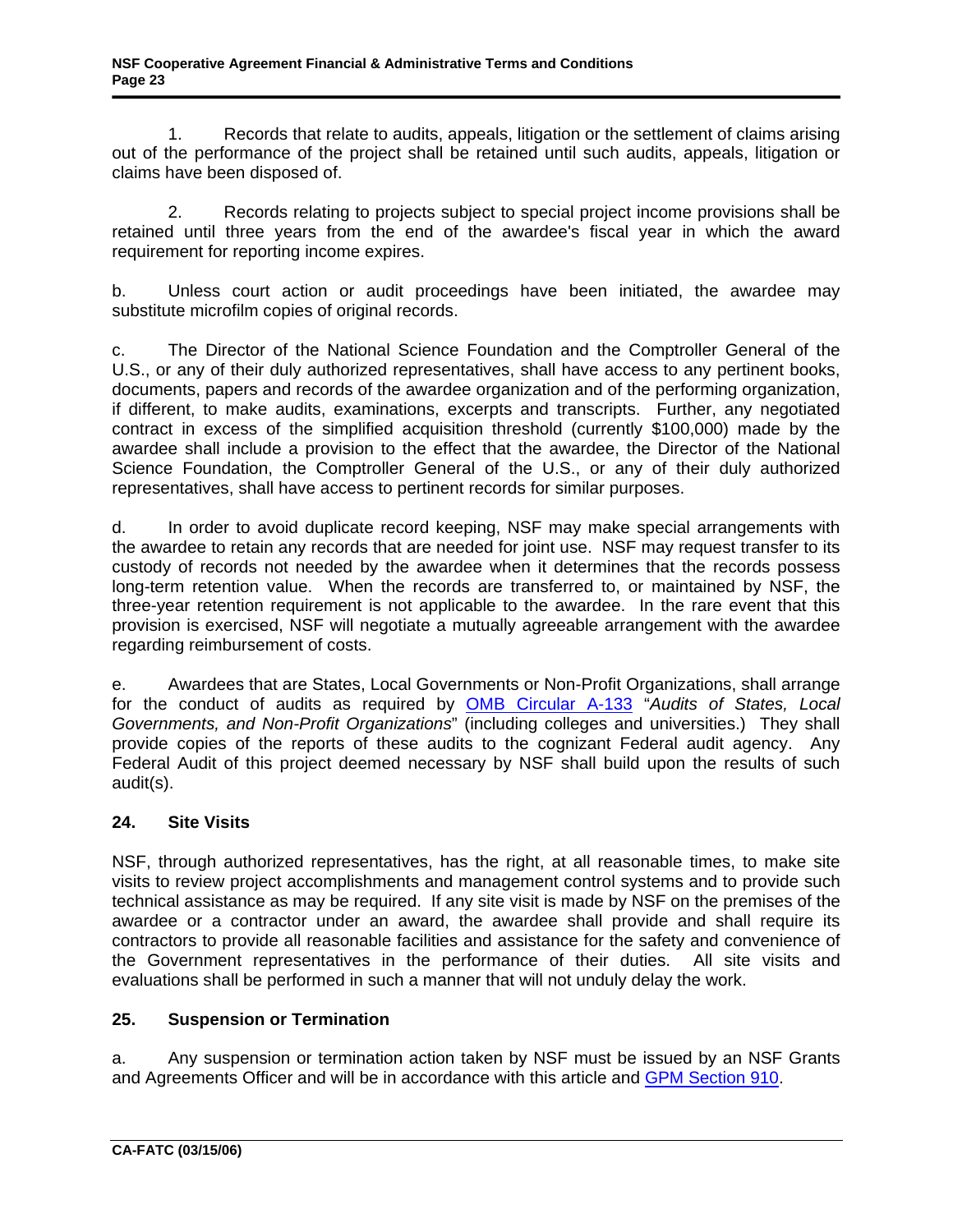<span id="page-23-0"></span>b. The award may be suspended or terminated in whole or in part in any of the following situations by:

 1. NSF when the awardee has materially failed to comply with the terms and conditions of the award;

2. NSF when the Foundation has other reasonable cause;

 3. NSF when ordered by the Deputy Director under NSF's Regulation on Research Misconduct [\[45 CFR § 689\]](http://www.access.gpo.gov/nara/cfr/waisidx_04/45cfr689_04.html);

 4. NSF and the awardee by mutual agreement (if NSF and the awardee cannot reach an agreement, NSF reserves the right to unilaterally terminate the award); or

 5. the awardee on written notice to NSF setting forth the reasons for such action, the effective date, and, in the case of partial termination, the portion to be terminated or suspended (with the understanding that if NSF determines that the unterminated portion will not accomplish the purposes of the award, it may suspend or terminate the entire award).

c. Normally, action by NSF to suspend or terminate an award will be taken only after the awardee has been informed by NSF of any deficiency on its part and given an opportunity to correct it; but NSF may immediately suspend or terminate the award without notice when it believes such action is reasonable to protect the interests of the Government.

d. No costs incurred during a suspension period or after the effective date of a termination will be allowable, except those costs which, in the opinion of NSF, the awardee could not reasonably avoid or eliminate, or which were otherwise authorized by the suspension or termination notice, provided such costs would otherwise be allowable under the terms of the award and the appropriate Federal cost principles.

e. Within 30 days of the termination date, the awardee will furnish a summary of progress under the award and an itemized accounting of costs incurred prior to the termination date or pursuant to d, above. Final allowable costs under a termination settlement shall be in accordance with the terms of the award, including this article, and the appropriate Federal cost principles, giving due consideration to the progress under the award. In no event will the total of NSF payments under a terminated award exceed the award amount, or the NSF pro rata share of the total project costs when cost sharing was anticipated, whichever is less.

f. A notice of termination other than by mutual agreement and/or the final settlement amount may be subject to review pursuant to Article 26.

# **26. Termination Review Procedure**

a. A request for review of a notice of termination or settlement should be addressed to the Director, Division of Grants and Agreements, National Science Foundation, 4201 Wilson Blvd., Arlington, VA, 22230. It must be postmarked no later than 30 days after the date of the letter notifying the awardee of the termination or settlement.

b. The request for review must contain a full statement of the awardee's position and the pertinent facts and reasons in support of such position.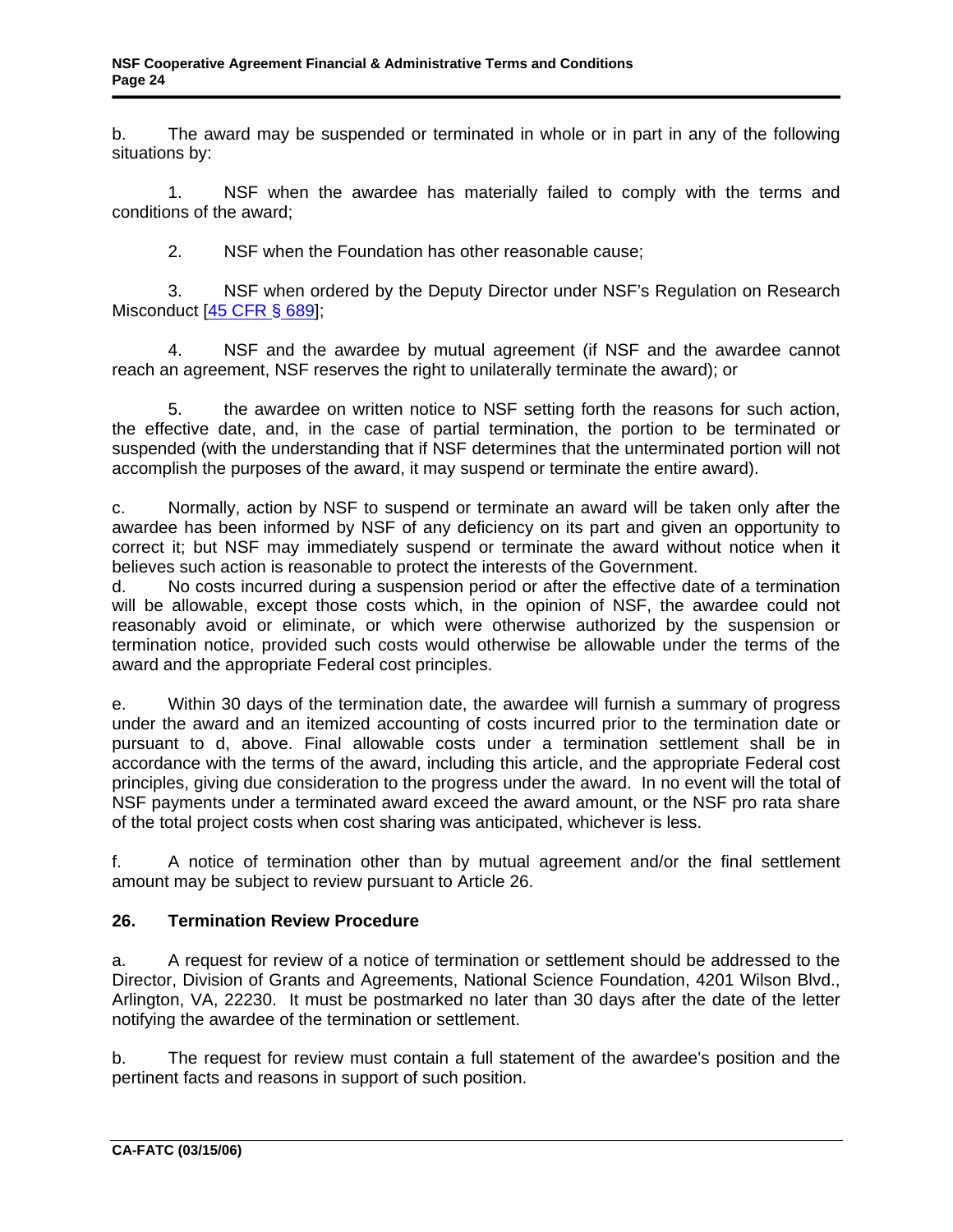<span id="page-24-0"></span>c. Review of a notice of termination or settlement will be conducted in accordance with [GPM Section 923](http://www.nsf.gov/pubs/2002/nsf02151/gpm9.jsp#923).

d. Pending resolution of the request for review, the notice of termination shall remain in effect.

### **27. Nondiscrimination**

a. The award and any program assisted thereby are subject to the provisions of Title VI of the Civil Rights Act of 1964 [42 U.S.C. 2000d], the regulations issued pursuant thereto by NSF [\[45 CFR §611\]](http://www.access.gpo.gov/nara/cfr/waisidx_04/45cfr611_04.html), and the Assurance of Compliance which the awardee has filed with NSF. No person on the basis of race, color, national origin, or handicap shall be excluded from participation in, be denied benefits of, or otherwise be subjected to discrimination under the award. In addition, if the project involves an education activity or program, as defined by Title IX of the Education Amendments of 1972 [20 U.S.C. [§§ 1681, 1682, 1683, 1684, 1685, 1686\]](http://uscode.house.gov/download/pls/Title_20.txt), no person on the basis of sex shall be excluded from participation in the project. Further, by acceptance of the award, the awardee assures NSF that it will comply with Section 504 of the Rehabilitation Act of 1973 [\[29 U.S.C. §794\]](http://uscode.house.gov/download/pls/Title_29.txt) and NSF's implementing regulations [[45 CFR §605\]](http://www.access.gpo.gov/nara/cfr/waisidx_04/45cfr605_04.html).

b. The awardee shall obtain from each organization that applies to be or serves as a subrecipient, subawardee or subcontractor under the award (for other than the provision of commercially available supplies, materials, equipment or general support services) an Assurance of Compliance with Title VI of the Civil Rights Act of 1964. Civil Rights Act assurances may be filed with the awardee in one of two ways:

1. by written notification that the appropriate Assurance of Compliance form has been executed and filed either with NSF or the U.S. Department of Health and Human Services; or

2. by executing and filing with the awardee an NSF Assurance of Compliance Form. The awardee shall obtain assurances pursuant to Section 504 of the Rehabilitation Act of 1973, as amended, from subrecipients by incorporating into the subagreement a provision that acceptance of the subagreement constitutes assurance.

c. The awardee agrees to comply with the Age Discrimination Act of 1975 [\[42 U.S.C. §§](http://uscode.house.gov/download/pls/Title_42.txt) [6101 et seq\]](http://uscode.house.gov/download/pls/Title_42.txt) as implemented by the Department of Health and Human Service regulations at [45](http://www.access.gpo.gov/nara/cfr/waisidx_04/45cfr90_04.html)  [CFR §90](http://www.access.gpo.gov/nara/cfr/waisidx_04/45cfr90_04.html) and the regulations of NSF at [45 CFR §617](http://www.access.gpo.gov/nara/cfr/waisidx_04/45cfr617_04.html). In the event the awardee passes on NSF financial assistance to subrecipients, this provision shall apply to the subrecipients, and the instrument under which the Federal financial assistance is passed to the subrecipient shall contain a provision identical to this provision.

### **28. National Security: Classifiable Results Originating Under NSF Awards**

a. NSF does not have original classification authority and does not normally support classified projects. It therefore does not expect that results of NSF-supported research projects will be classifiable, except in very rare instances.

b. Executive Order (E.O.) 12958, as amended <http://www.whitehouse.gov/news/releases/2003/03/20030325-11.html>states that basic research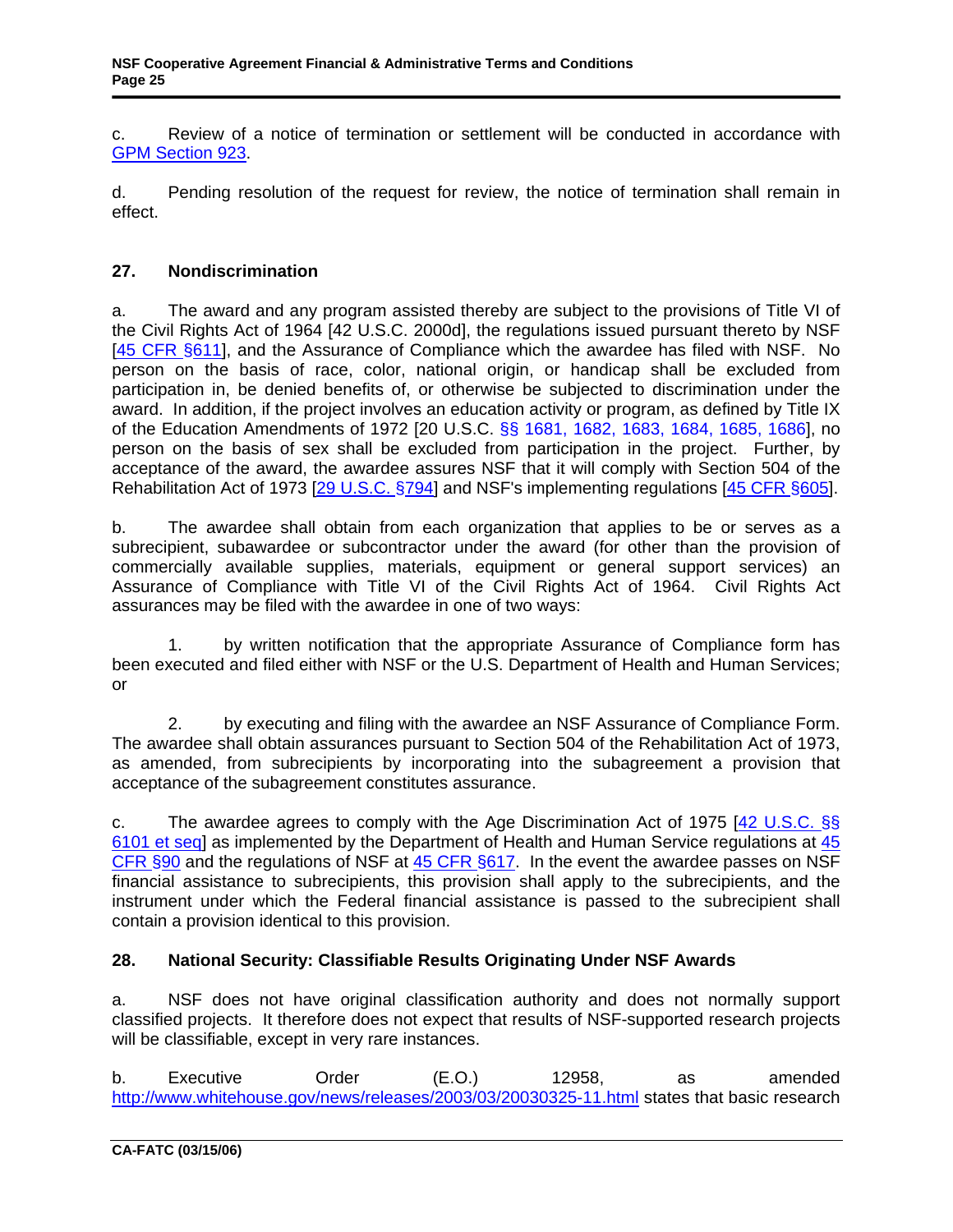<span id="page-25-0"></span>information not clearly related to the national security may not be classified. Nevertheless, some information concerning, among other things, scientific, technological or economic matters relating to the national security or cryptology may require classification.

c. There may be cases when an NSF awardee originates information during the course of an NSF-supported project that the awardee believes requires classification under E.O. 12958.

d. In such a case, the awardee has the responsibility to promptly:

 1. submit the information directly to the government agency with appropriate subject matter interest and classification authority or, if uncertain as to which agency should receive the information, to the Director of the Information Security Oversight Office, General Services Administration (GSA);

 2. protect the information as though it were classified until the awardee is informed that the information does not require classification, but not longer than 30 days after receipt by the agency with subject matter interest or by the GSA; and

3. notify the cognizant NSF Program Officer.

e. The Executive Order requires the agency with appropriate subject matter interest and classification authority to decide within 30 days whether to classify the material. If it determines the information will require classification, the awardee shall cooperate with that agency, NSF or other appropriate agencies in securing all related project notes and papers.

f. If the information is determined to require classification, the awardee may wish or need to discontinue the project. (See Article 25 and [GPM 913, "Termination by Mutual Agreement.](http://www.nsf.gov/pubs/2002/nsf02151/gpm9.jsp#913)")

### **29. Animal Welfare**

a. Any awardee performing research on vertebrate animals<sup>3</sup> shall comply with the Animal Welfare Act [[7 U.S.C. §2131 et seq.\]](http://uscode.house.gov/download/pls/Title_7.txt) and the regulations promulgated thereunder by the Secretary of Agriculture [[9 CFR §§1.1-4.11](http://www.access.gpo.gov/nara/cfr/waisidx_05/9cfrv1_05.html)] pertaining to the humane care, handling, and treatment of vertebrate animals held or used for research, teaching or other activities supported by Federal awards. The awardee is expected to ensure that the guidelines described in the National Academy of Science (NAS) Publication, "*[Guide for the Care and Use of Laboratory](http://www.nap.edu/readingroom/books/labrats/)  [Animals](http://www.nap.edu/readingroom/books/labrats/)*" (1996) are followed and to comply with the *Public Health Service Policy and Government Principles Regarding the Care and Use of Animals* (included as Appendix D to the NAS Guide).

b. In the event the awardee's multi-project Assurance is cancelled or lapses, the awardee must immediately notify the cognizant Grants and Agreements Officer identified in the award.

NOTE--The awardee may request registration of its facility and a current listing of licensed dealers from the Regional Office of the Animal and Plant Health Inspection Service (APHIS), United States Department of Agriculture, for the region in which its research facility is located. The location of the nearest APHIS Regional Office, as well as information concerning this and other APHIS activities, may be obtained at [http://www.aphis.usda.gov/.](http://www.aphis.usda.gov/) 

 $\overline{a}$ 

<sup>3</sup> In addition to vertebrate animals covered by the Animal Welfare Act, the requirements specified in this Article also are extended to rats, birds and mice.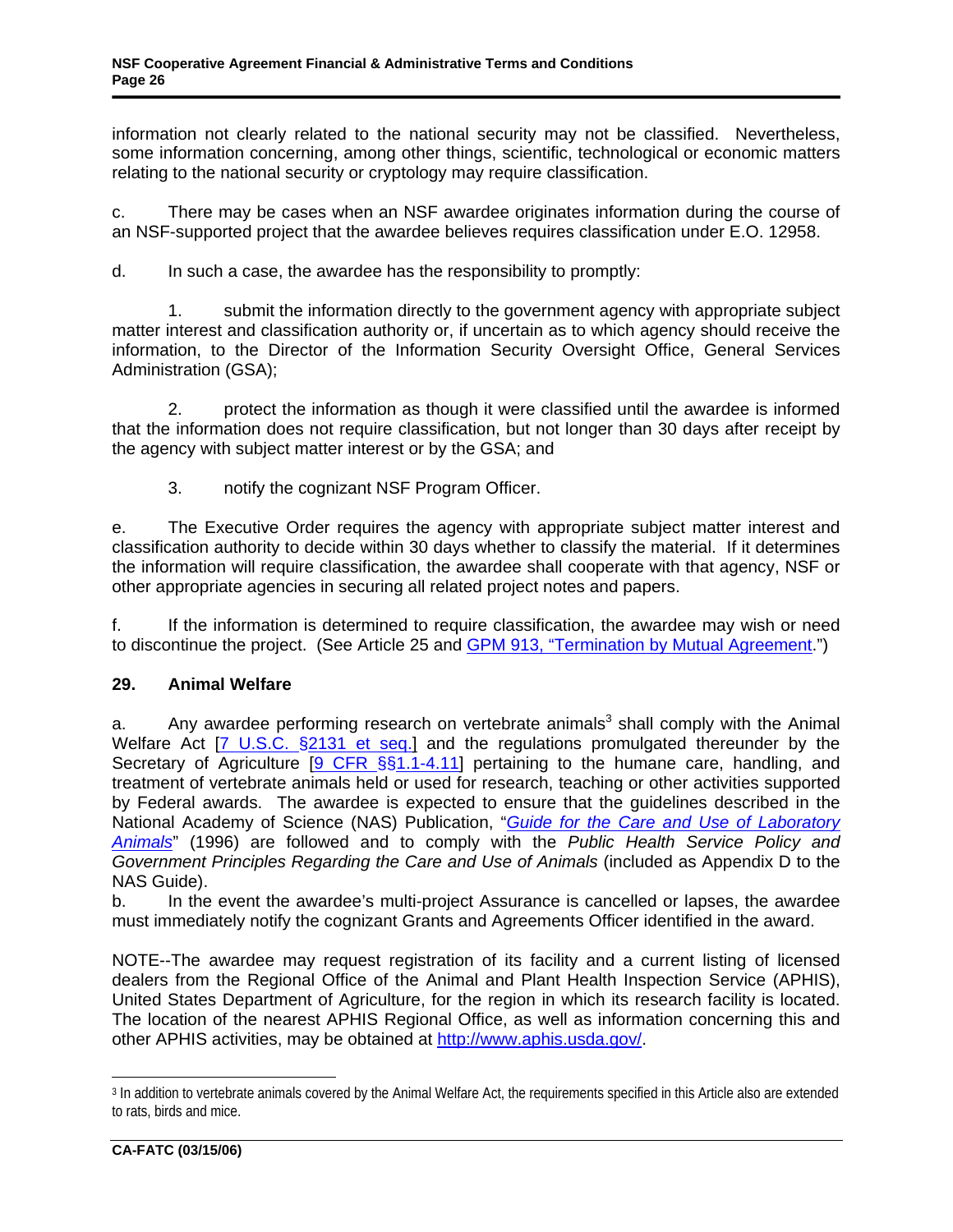# <span id="page-26-0"></span>**30. Research Involving Recombinant DNA Molecules**

If this award supports research involving recombinant DNA molecules, the awardee agrees to comply with the requirements of [GPM Section 712](http://www.nsf.gov/pubs/2002/nsf02151/gpm7.jsp#712).

#### **31. Clean Air and Water**

(Applicable only if the award exceeds \$100,000, or a facility to be used has been the subject of a conviction under the Clean Air Act [\[42 U.S.C. §7413\(c\)\(1\)\]](http://uscode.house.gov/download/pls/Title_42.tx) or the Clean Water Act [[33 U.S.C.](http://uscode.house.gov/download/pls/Title_33.txt) [§1319\(c\)\]](http://uscode.house.gov/download/pls/Title_33.txt) and is listed by the Environmental Protection Agency (EPA), or the award is not otherwise exempt.)

The awardee agrees as follows:

a. To comply with all the requirements of Section 114 of the Clean Air Act [[42 U.S.C.](http://uscode.house.gov/download/pls/Title_42.txt) [§7414](http://uscode.house.gov/download/pls/Title_42.txt)] and Section 308 of the Clean Water Act [\[33 U.S.C. §1318\]](http://uscode.house.gov/download/pls/Title_33.txt), respectively, relating to inspection, monitoring, entry, reports and information, as well as other requirements specified in Section 114 and Section 308 of the Clean Air Act and the Clean Water Act, respectively, and all regulations and guidelines issued thereunder before the award of the cooperative agreement.

b. That no portion of the work required by the award will be performed in a facility listed on the Environmental Protection Agency List of Violating Facilities on the date that the award was awarded unless and until EPA eliminates the name of such facility or facilities from such listing.

c. To use its best efforts to comply with clean air standards and clean water standards at the facility in which the award is being performed.

d. To insert the substance of the provisions of this article into any nonexempt subcontract.

### **32. Human Research Subjects**

The awardee is responsible for the protection of the rights and welfare of any human subjects involved in research, development and related activities supported by this award. The awardee agrees to comply with the NSF regulation, entitled, "*Protection of Human Subjects* [\[45 CFR](http://www.access.gpo.gov/nara/cfr/waisidx_04/45cfr690_04.html)  [§690\].](http://www.access.gpo.gov/nara/cfr/waisidx_04/45cfr690_04.html)"

### **33. Investigator Financial Disclosure Policy**

If the awardee employs more than 50 persons, the awardee shall maintain an appropriate written and enforced policy on conflict of interest consistent with the provisions of [GPM Section](http://www.nsf.gov/pubs/2002/nsf02151/gpm5.jsp#510) [510 \(](http://www.access.gpo.gov/nara/cfr/waisidx_05/2http://www.nsf.gov/pubs/2002/nsf02151/gpm5.jsp#510cfr215_05.html)which also is published at 60 Federal Register 35820).

### **34. State Sales and Use Taxes**

Awardees are reminded that each set of cost principles cited in **[Article 12.b](#page-10-1).** limits the allowability of taxes to those the organization is required to pay. Awardees must avail themselves of any tax exemptions for which any activities supported by Federal funds may qualify, including any applicable exemptions from state or local sales and use taxes on the purchase of goods and services made with NSF award funds.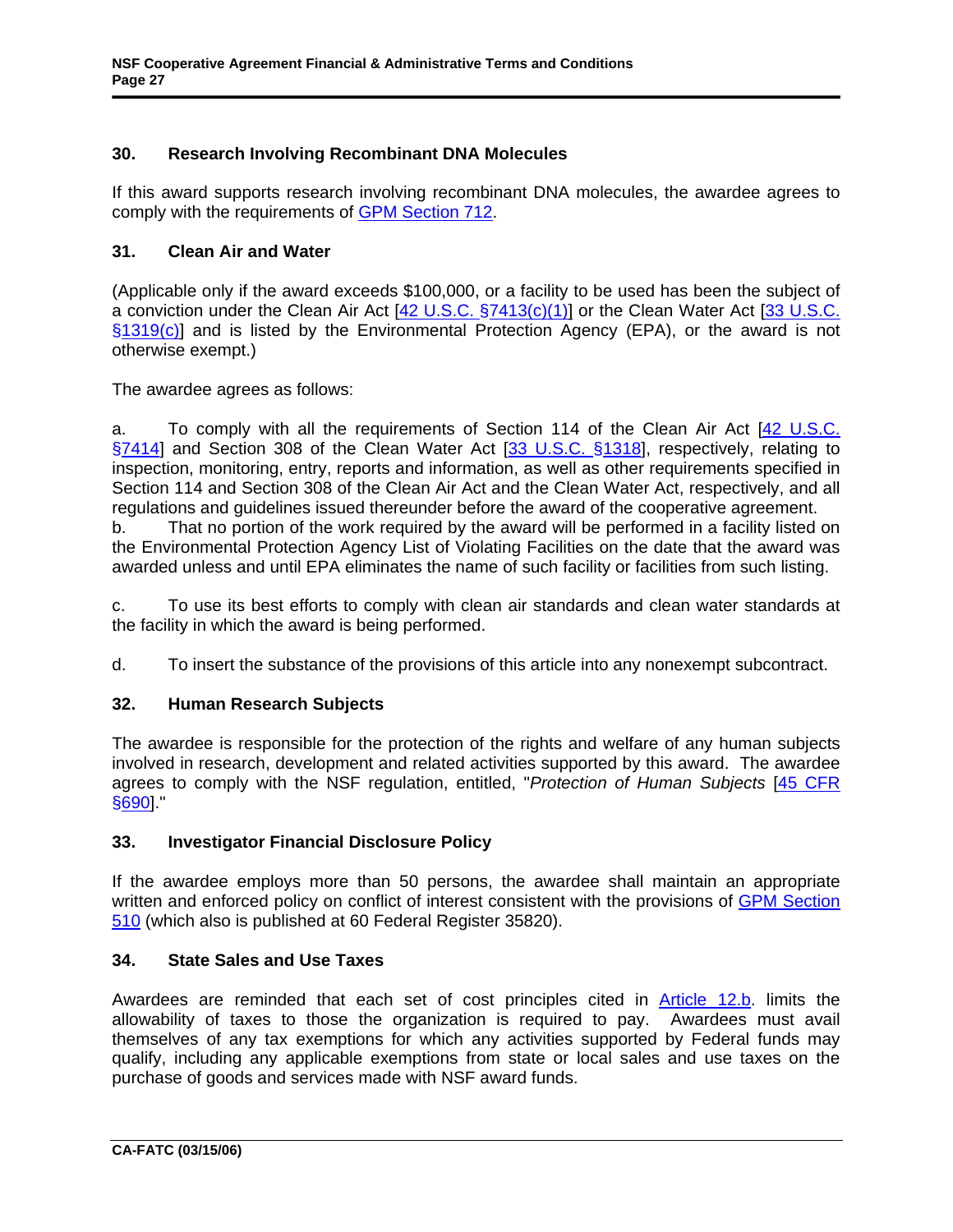### <span id="page-27-0"></span>**35. Debarment and Suspension**

Recipients shall fully comply with the requirements stipulated in [Subpart C of 45 CFR §620,](http://www.access.gpo.gov/nara/cfr/waisidx_04/45cfr620_04.html) entitled "*Responsibilities of Participants Regarding Transactions*." The recipient is responsible for ensuring that any lower tier covered transaction, as described in [Subpart B of 45 CFR §620,](http://www.access.gpo.gov/nara/cfr/waisidx_04/45cfr620_04.html) entitled "*Covered Transactions*," includes a term or condition requiring compliance with Subpart C. The recipient also is responsible for further requiring the inclusion of a similar term or condition in any subsequent lower tier covered transaction. The recipient acknowledges that failing to disclose the information required under [45 CFR §620.335](http://www.access.gpo.gov/nara/cfr/waisidx_04/45cfr620_04.html) may result in the termination of the award, or pursuance of other available remedies, including suspension and debarment. Recipients may access the Excluded Parties List System at [http://epls.arnet.gov.](http://epls.arnet.gov)

#### **36. Changes—Limitation of Funds**

Either party to this agreement may request changes or additions to the agreement. Any such changes must be agreed to by both parties, set forth in writing, and approved by the NSF Grants and Agreements Officer. No changes shall be considered as an authorization to the awardee to exceed the amount of funds awarded under this agreement. This agreement, however, may be formally amended to modify the amount of funds awarded.

#### **37. Resolution of Conflicting Conditions**

Should there be any inconsistency between any special conditions contained in the award and these Cooperative Agreement General Conditions, the special conditions in the award shall control.

Should there be any inconsistency between these Cooperative Agreement General Conditions, any special conditions contained in the award, and any NSF guides, brochures, etc., cited or included by reference in the award, the matter should be referred to the NSF Grants and Agreements Officer for guidance.

#### **38. Resolution of Disagreements and Disputes**

Disagreements and disputes of fact arising under this cooperative agreement that are not resolved through informal discussions will be subject to the written decision of the NSF Grants and Agreements Officer. This decision will be final unless, within 30 days of receipt of the decision, the awardee makes a written request for review to the Director, Division of Grants and Agreements, NSF.

The request for review must contain a full statement of the awardee's position and the pertinent facts and reasons in support of the position. Review will follow the procedures stipulated under [GPM Section 923](http://www.nsf.gov/pubs/2002/nsf02151/gpm9.jsp#923).

#### **OTHER CONSIDERATIONS**

#### **39. Liability**

NSF cannot assume any liability for accidents, illnesses, injuries, or claims arising out of, or related to, any activities supported by an award or for unauthorized use of patented or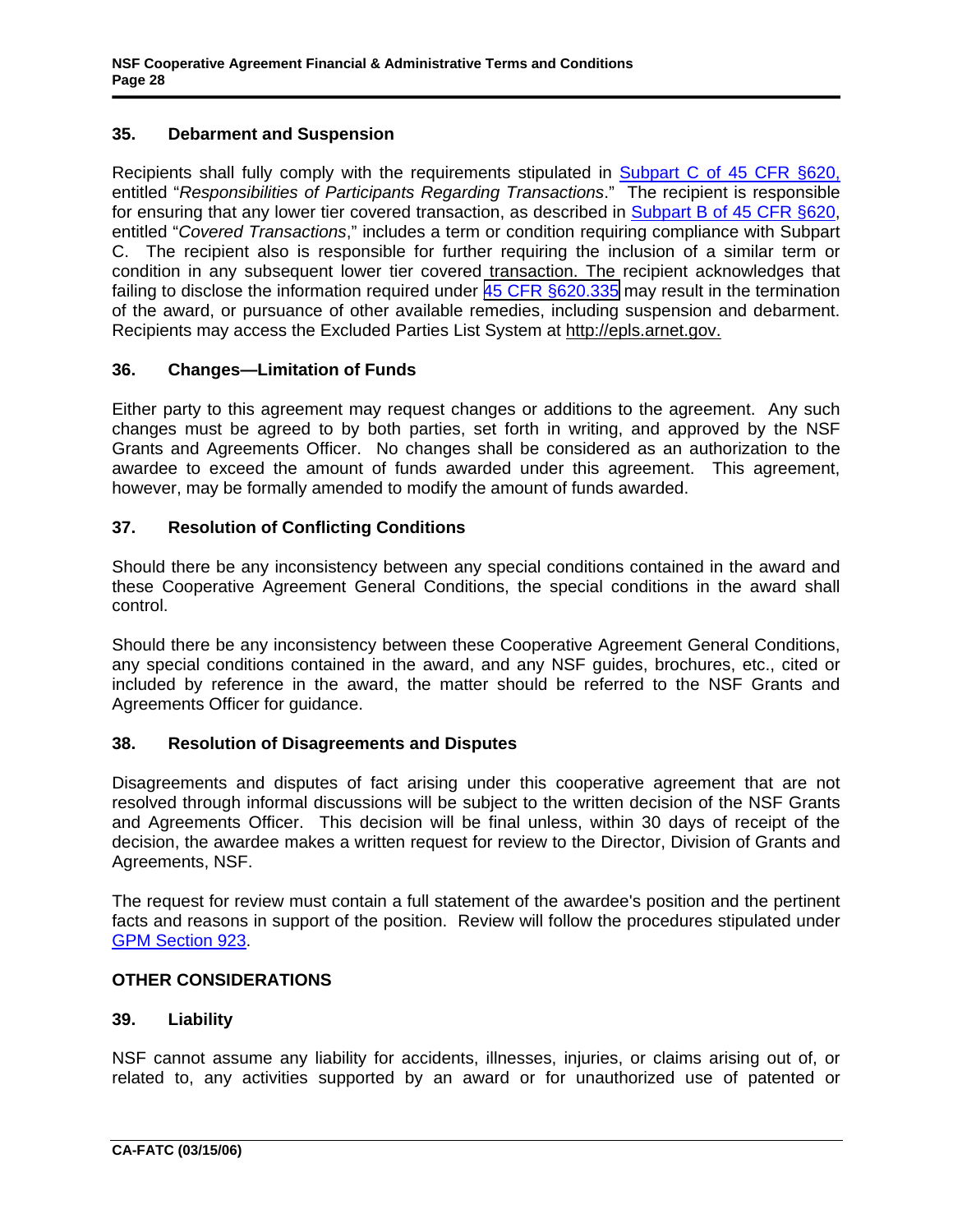<span id="page-28-0"></span>copyrighted materials. The awardee organization is advised to take such steps as may be deemed necessary to insure or protect itself, its employees and its property.

### **40. Sharing of Findings, Data, and Other Research Products**

a. NSF expects significant findings from research and education activities it supports to be promptly submitted for publication, with authorship that accurately reflects the contributions of those involved. It expects investigators to share with other researchers, at no more than incremental cost and within a reasonable time, the data, samples, physical collections and other supporting materials created or gathered in the course of the work. It also encourages awardees to share software and inventions or otherwise act to make the innovations they embody widely useful and usable.

b. Adjustments and, where essential, exceptions may be allowed to safeguard the rights of individuals and subjects, the validity of results, or the integrity of collections or to accommodate legitimate interests of investigators.

#### **41. Partnerships with Foreign Collaborators**

a. The awardee shall provide written notification to the cognizant NSF Program Officer prior to entering into formal arrangements with foreign collaborators. In the notification, the awardee should specify: the projects and individuals involved; the purpose of the cooperative program; the proposed duration; location; and, the magnitude of the proposed activity.

b. This provision is not intended to require notifications to the NSF of the routine use of awardee services and facilities by foreign investigators or foreign students, or the routine use of foreign facilities by project staff in accordance with the awardee's standard policies and procedures.

#### **42. Government Permits and Activities Abroad**

a. For awards that include activities requiring permits from appropriate Federal, state, or local government authorities, the grantee should obtain any required permits prior to undertaking the proposed activities.

b. The grantee must comply with the laws and regulations of any foreign country in which research is to be conducted. Areas of potential concern include: (1) requirements for advance approval to conduct research or surveys; (2) special arrangements for the participation of foreign scientists and engineers; and (3) special visas for persons engaged in research or studies. NSF does not assume responsibility for grantee compliance with the laws and regulations of the country in which the work is to be conducted.

c. The grantee also should assure that activities carried on outside the U.S. are coordinated as necessary with appropriate U.S. and foreign government authorities and that necessary licenses, permits or approvals are obtained prior to undertaking the proposed activities.